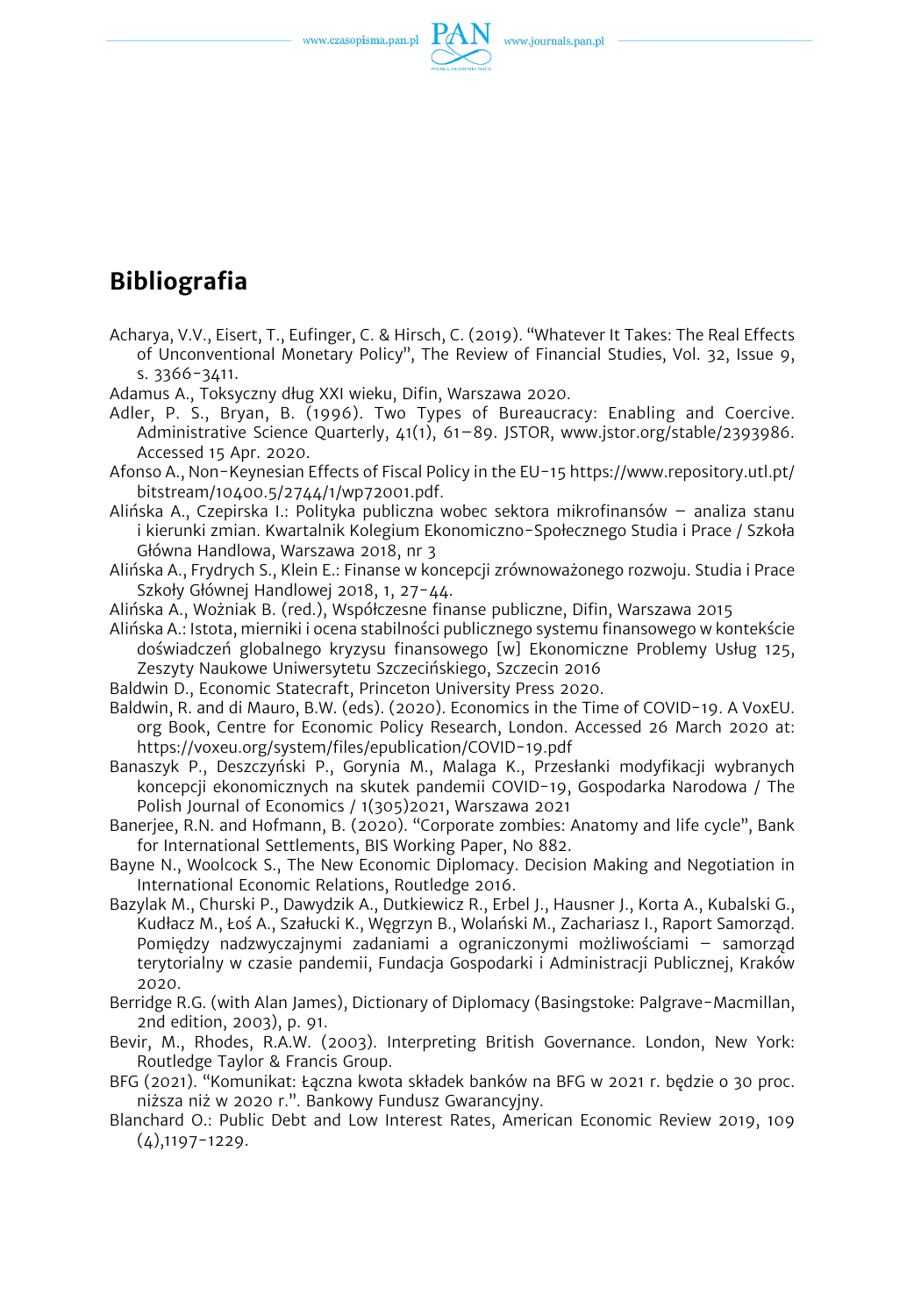

Bloch D., Fournier J.: The deterioration of the public spending mix during the global finan-cial crisis: Insights from new indicators, OECD Economics Department Working Papers 2018, No. 1465, OECD Publishing, Paris, [https://doi.org/10.1787/2f6d2e8f-en;](https://doi.org/10.1787/2f6d2e8f-en) 

Boć, J. (red.) (2001). Prawo Administracyjne. Wrocław: Kolonia Limited.

- BOŚ Bank, Analizy sektorowe. Raport Branżowy, "Działalność usługowa związana z wyżywieniem (PKD 56), 12 kwietnia 2021
- Brand Finance, Global Soft Power Index 2020, Londyn 2020, [https://brandirectory.com/](https://brandirectory.com/globalsoftpower/)  [globalsoftpower/](https://brandirectory.com/globalsoftpower/)
- Bratkowski A.S., Ocena założeń makroekonomicznych nowelizacji ustawy budżetowej na 2020 r. oraz jej wpływu na stabilność finansów publicznych, Biuro analiz, dokumentacji i korespondencji, OE–314, Warszawa październik 2020
- Brender A., Drazen A.: Political Budget Cycles in New Versus Established Democracies, Journal of Monetary Economics 2005, vol. 52, s. 1271- 1295.
- Bruce, K., Nyland, Ch. (2011). Elton Mayo and the Deification of Human Relations. Organization Studies, 32(3), 383-405. <https://doi.org/10.1177/0170840610397478>
- Bruno R., N.Campos, , & Estrin, S. 2019. The Effects of European Union Membership on Foreign Direct Investment and International Trade. LSE mimeo.
- Brzeski W., Korzyści fiskalne i pozafiskalne podatku w formule ad valorem, [w:] Czerwińska E. (red.), Konferencje i seminaria, Biuletyn Biura Studiów i Ekspertyz Kancelarii Sejmu, Warszawa 1999.

Buchanan J.M. Finanse publiczne w warunkach demokracji, WN PWN, Warszawa 1997.

- Budnik, K., & Kleibl, J. (2018). "Macroprudential regulation in the European Union in 1995-2014: introducing a new data set on policy actions of a macroprudential nature." European Central Bank, No. 2123.
- Burzyńska D.: Ekopodatki podstawą reform systemu podatkowego. Acta Universitatis Lodziensis Folia Oeconomica 208, Łódź 2008
- Carron de la Carrie`re G., La diplomatie e´conomique. Economica, Paris 1998.
- Chandia, K.E., Riaz, S., Javid, A.Y., Iqbal, M.B., Azam, M. and Gul, I. (2019), "Assessment of public and external debt sustainability using debt dynamics equation approach: a comparative study of Pakistan and India", Millennial Asia, Vol. 10 No. 1, pp. 25-55.
- Cieślukowski M., Nauka o finansach publicznych w świetle paradygmatu zrównoważonego rozwoju, Finanse 2017, 1 (10), 11-22
- Code of Good Practices on Fiscal Transparency (2007), International Monetary Fund, www. imf.org/external/np/pp/2007/eng/051507c.pdf, dostęp z 06.04.2021
- Cohen R., Reflections on the new global diplomacy: Statecraft 2500 BC to 2000 AC, [in:] Innovation in diplomatic practice, ed. J. Melissen, Palgrave Macmillan, London 1999, s. 16-17.
- Commercial & Economic Diplomacy training course, European Academy of Diplomacy, Warsaw 2015.
- Communication from the Commission to the European Parliament, the Council, the Europe-an Economic and Social Committee and the Committee of The Regions Empty on a new approach for a sustainable blue economy in the EU, Transforming the EU's Blue Economy for a Sustainable Future, COM(2021) 240 final, Docment 52021DC0240;
- Communication from the Commission, The European Green Deal, COM/2019/640 final; Document 52019DC0640;
- Cooper M.: A burden on future generations? How we learned to hate deficits and blame the baby boomers. The Sociological Review. 2021, March (3). doi:10.1177/0038026121999211
- Cornwell, S., Morgan, D., Shepardson, D. (2020, March 25). What's in the nearly \$2 trillion U.S. Senate coronavirus stimulus? World Economic Forum. [https://www.weforum.org/](https://www.weforum.org/agenda/2020/03/senate-coronavirus-)  [agenda/2020/03/senate-coronavirus-](https://www.weforum.org/agenda/2020/03/senate-coronavirus-) stimulus-covid19-united-states-health- -economics/
- COVID-19 Government Financing Support Programmes for Businesses, s.20-22. 2021)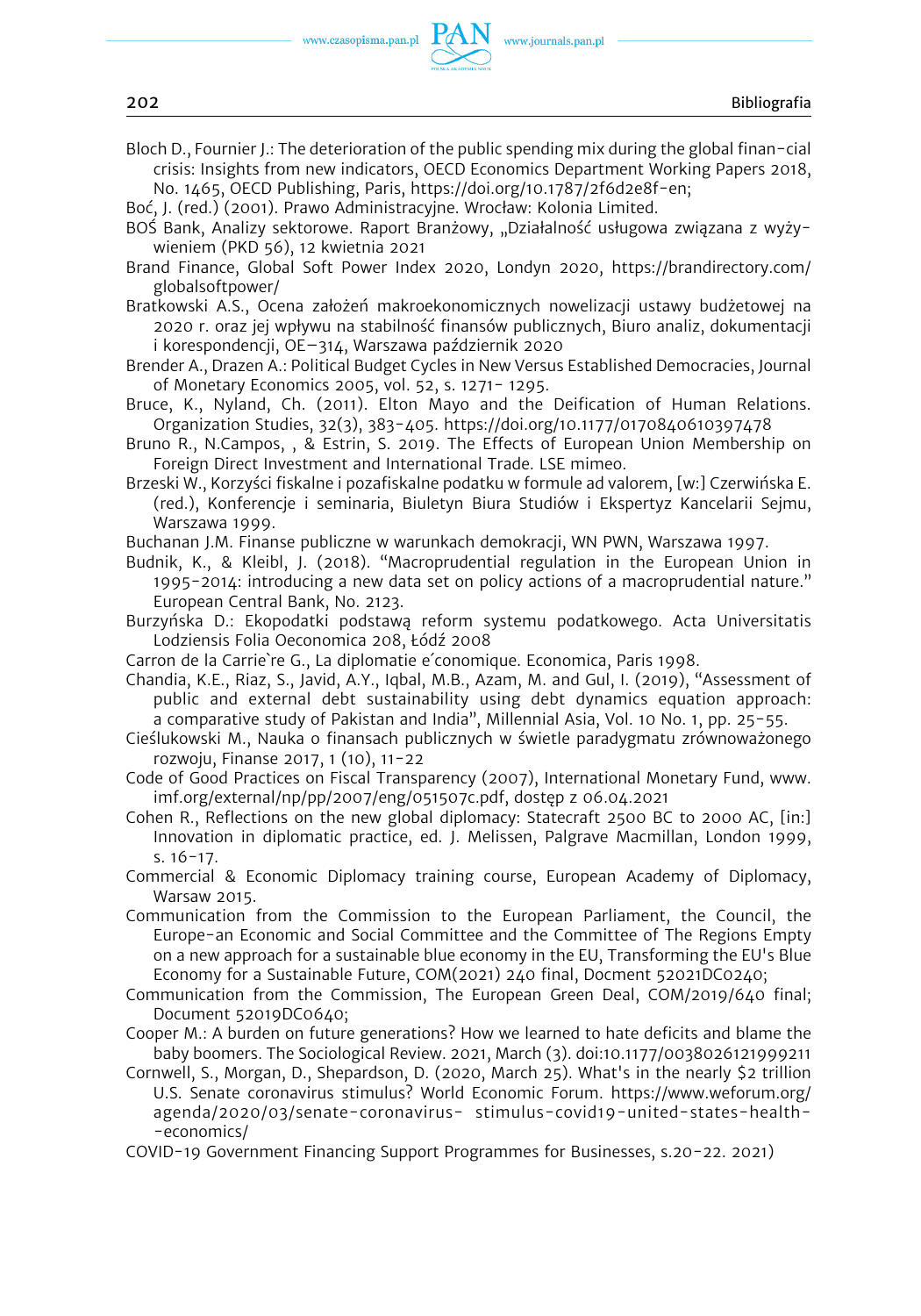

- Crockett, A. (2020). "Why Is Financial Stability a Goal of Public Policy?" W: "Handbook of Monetary Policy", Routledge, s. 69-86.
- Czech K., Karpio A., Wielechowski M., Woźniakowski T., Żebrowska-Suchodolska D., Polska gospodarka w początkowym okresie pandemii Covid-19, Wydawnictwo SGGW, Warszawa 2020.
- Czermiński, A., Czerska, M., Nogalski, B., Rutka, R., Apanowicz, J. (2001). Zarządzanie organizacjami. Toruń: Dom Organizatora.
- dekret Naczelnika Państwa z dnia 7 lutego 1919 roku o Najwyższej Izbie Kontroli Państwa (Dz. P.R.P. Nr 14, poz. 183)
- Dell'Ariccia, M. G., Ferreira, C., Jenkinson, N., Laeven, M. L., Martin, A., Minoiu, M. C., & Popov, A. (2018). "Managing the sovereign-bank nexus." European Central Bank, Working Paper Series No 2177, wrzesień 2018.
- Demirgüç-Kunt, A., Detragiache, E., & Tressel, T. (2008). "Banking on the Principles: Compliance with Basel Core Principles and Bank Soundness." Journal of Financial Intermediation,  $17(4)$ , s.  $511-542$ .
- Details of Poland's support measures to help citizens and companies during the significant economic impact of the coronavirus pandemic, [https://ec.europa.eu/info/live-work-](https://ec.europa.eu/info/live-work-travel-eu/coronavirus-response/jobs-and-economy-during-coronavirus-pandemic/state-aid-cases/poland_en) [-travel-eu/coronavirus-response/jobs-and-economy-during-coronavirus-pandemic/](https://ec.europa.eu/info/live-work-travel-eu/coronavirus-response/jobs-and-economy-during-coronavirus-pandemic/state-aid-cases/poland_en) [state-aid-cases/poland\\_en](https://ec.europa.eu/info/live-work-travel-eu/coronavirus-response/jobs-and-economy-during-coronavirus-pandemic/state-aid-cases/poland_en)
- Development of tools and mechanisms for the integration of environmental, social and governance (ESG) factors into the EU banking prudential framework and into banks' business strategies and investment policies, BlackRock Financial Markets Advisory, European Com-mission, NoFISMA/2019/024/D, December 2020.
- Dobrowolski, Z. (2004). Kontrola wydatków publicznych w systemie demokracji amerykańskiej. Warszawa: Wydawnictwo Sejmowe.
- Dobrowolski, Z. (2017). Combating Corruption and Other Organizational Pathologies, Frankfurt am Main, Bern, Bruxelles, New York, Oxford, Warszawa, Wien: Peter Lang.
- Dobrowolski, Z. (2017). Prolegomena epistemologii oraz metodologii kontroli zarządczej. Kraków: Monografie i Studia Instytutu Spraw Publicznych Uniwersytetu Jagiellońskiego.
- Dobrowolski, Z. (2018). Administracja publiczna w Polsce : zarządzanie: zarys problematyki. Kraków: Monografie i Studia Instytutu Spraw Publicznych Uniwersytetu Jagiellońskiego.
- Dobrowolski, Z. (2020). The supreme audit institutions readiness to uncertainty. Entrepreneurship and Sustainability Issues, 8(1), 513-525. [https://doi.org/10.9770/jesi.2020.8.1](https://doi.org/10.9770/jesi.2020.8.1(36))  [\(36\)](https://doi.org/10.9770/jesi.2020.8.1(36))
- Dobrowolski, Z. (2020). Forensic auditing and weak signals : a cognitive approach and practical tips. European Research Studies Journal, 23(2), 247-259. [https://doi.org/](https://doi.org/10.35808/ersj/1821) [10.35808/ersj/1821](https://doi.org/10.35808/ersj/1821)
- Dobrowolski, Z. (2021). Are the supreme audit institutions agile? : a cognitive orientation and agility measures. European Research Studies Journal, 24(1), 52-62. [https://doi.org/](https://doi.org/10.35808/ersj/1949) [10.35808/ersj/1949](https://doi.org/10.35808/ersj/1949)
- Dobrowolski, Z., Kościelniak, J. (2018). Audyt śledczy w spółkach Skarbu Państwa i spółkach komunalnych. Kraków: Monografie i studia Instytutu Spraw Publicznych Uniwersytetu Jagiellońskiego.
- Dobrowolski, Z., Kościelniak, J. (2019). Kontrola publiczna. Ciągłość i zmiana. Warszawa: Wydawnictwo CeDeWu.
- Dobrowolski, Z., Kościelniak, J. (2019). Najwyższa Izba Kontroli. Kierunki zmian. Organizacja i zarządzanie. Kraków: Monografie i studia Instytutu Spraw Publicznych Uniwersytetu Jagiellońskiego.
- Dobrowolski, Z., Sułkowski, Ł. (2020). Implementing a Sustainable Model for Anti-Money Laundering in the United Nations Development Goals. Sustainability, 12(1), 244. <https://doi.org/10.3390/su12010244.>
- Drazen A.: Political Economy in Macroeconomics, Princeton University Press, Princeton 2000.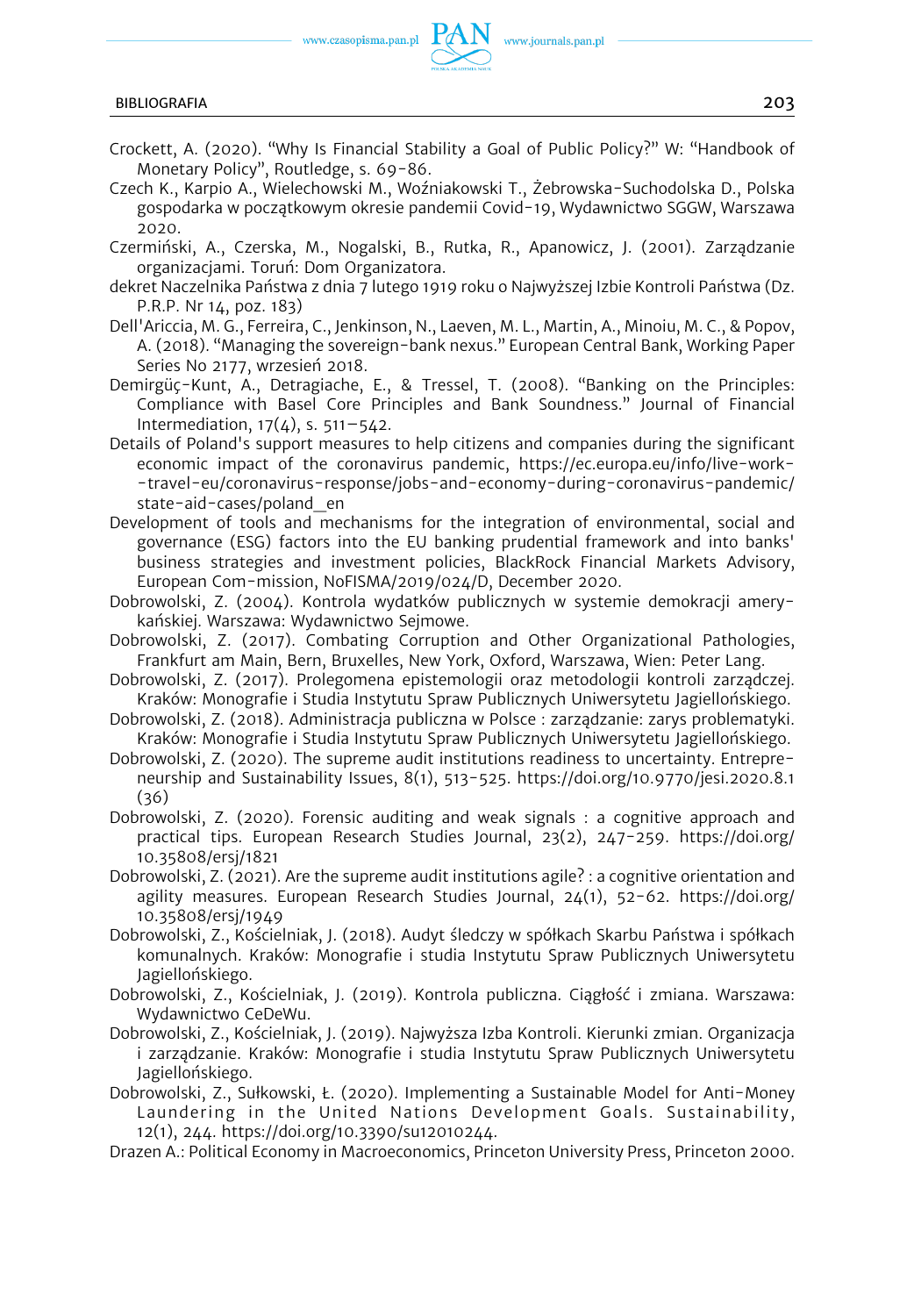

- Drazen, M. Eslava A.: Reconciling Fiscal Conservatisment Political Fiscal Cycles, Universi-ty of Maryland, September 2003.
- Dudkiewicz, B. & Szyszko, M. (2017). "Stabilność finansowa i nadzór makroostrożnościowy w działaniach banku centralnego." W: Szyszko, M., & Przybylska-Kapuścińska, W. "Współczesna polityka pieniężna. Perspektywa XXI wieku." Difin, Warszawa.
- Dunn, W.N., Miller, D.Y. (2007). A Critique of the New Public Management and the Neo-Weberian State: Advancing a Critical Theory of Administrative Reform. Public Organization Review, 7, 345–358. <https://doi.org/10.1007/s11115-007-0042-3>
- Dyrektywa Rady 2011/85/UE z dnia 8 listopada 2011 r. w sprawie wymogów dla ram budżetowych państw członkowskich, Dz.U. L 306 z 23.11.2011, s. 41-47, pkt 4 preambuły.
- EBA (2021). "EBA updates data on Deposit Guarantee Schemes across the EEA." European Banking Authority, 10 May 2021. materiał na stronie: [https://www.eba.europa.eu/](https://www.eba.europa.eu/eba-updates-data-deposit-guarantee-schemes-across-eea)  [eba-updates-data-deposit-guarantee-schemes-across-eea;](https://www.eba.europa.eu/eba-updates-data-deposit-guarantee-schemes-across-eea) dostęp 30.06.2021
- ECB (2010). "ECB Monthly Bulletin", Europejski Bank Centralny, kwiecień 2010.
- ECB (2021a). "Financial stability." Europejski Bank Centralny, materiał na stronie: [https://](https://www.ecb.europa.eu/pub/financial-stability/html/index.en.html)  [www.ecb.europa.eu/pub/financial-stability/html/index.en.html;](https://www.ecb.europa.eu/pub/financial-stability/html/index.en.html) dostęp 30.06.2021
- ECB (2021b). "Financial stability and macroprudential policy." Europejski Bank Centralny, materiał na stronie: [https://www.ecb.europa.eu/ecb/tasks/stability/html/index.en.html;](https://www.ecb.europa.eu/ecb/tasks/stability/html/index.en.html)  dostęp 30.06.2021
- Economic Diplomacy Strategy, Ministry of Foreign Affairs and International Cooperation, Cambodia 2021, s. 6.
- Economic Report of the President, United States Government Printing Office, Washington D. C. January 2021,s. 454.
- Egea M.A., Parra-Merrono M.C., Wandosell G., Corporate Diplomacy Strategy and Instruments; With a Discussion about "Corporate Diplomacy and Cyclical Dynamics of Open Innovation, Journal of Open Innovation, Technology, Market and Complexity, 2020, 6/55.
- Elkhishin S., Mohieldin M., External debt vulnerability in emerging markets and developing economies during the COVID-19 shock, Review of Economics and Political Science Vol. 6 No. 1, 2021 pp. 24-47.
- European Semester Summary of Thematic Information. Public Finance Stability. European Commission, 2019. Retrieved from[https://ec.europa.eu/info/sites/info/files/file\\_import/](https://ec.europa.eu/info/sites/info/files/file_import/european-semester_thematic-factsheet_public-finance-sustainability_en.pdf)  [european-semester\\_thematic-factsheet\\_public-finance-sustainability\\_en.pdf](https://ec.europa.eu/info/sites/info/files/file_import/european-semester_thematic-factsheet_public-finance-sustainability_en.pdf)
- Fayol, H. (1916). General and industrial management. Boston: Pitman.
- Fiedor B., Stan nauk ekonomicznych w Polsce w świetle wyników badania ankietowego, maszynopis powielony. Warszawa, Komitet Nauk Ekonomicznych Polskiej Akademii Nauk, Warszawa 2013, s. 2.
- Filipiak B.: Strategie finansowe gmin. PWE, Warszawa 2008
- Filipiak B.Z., Dylewski M.: Similarities and differences in the phenomenon of integrity in OECD countries, Aestimatio, The IEB International Journal of Finance, 2017, (15), 100-123
- Financial stability implications of support measures to protect the real economy from the COVID-19 pandemic, ESRB, February 2021
- Fiscal Rules, Independent Institutions And Mediumterm Budgetary Frameworks, www.ec. europa.eu
- Flis J., Swianiewicz P., Rządowy Fundusz Inwestycji Lokalnych reguły podziału, Forum Idei, Fundacja im. Stefana Batorego, Warszawa 2021, [https://www.batory.org.pl/wp-content/](https://www.batory.org.pl/wp-content/uploads/2021/01/Rzadowy-Fundusz-Inwestycji-Lokalnych-regu%C5%82y-podzia%C5%82u.pdf)  [uploads/2021/01/Rzadowy-Fundusz-Inwestycji-Lokalnych-regu%C5%82y-podzia%](https://www.batory.org.pl/wp-content/uploads/2021/01/Rzadowy-Fundusz-Inwestycji-Lokalnych-regu%C5%82y-podzia%C5%82u.pdf)  [C5%82u.pdf](https://www.batory.org.pl/wp-content/uploads/2021/01/Rzadowy-Fundusz-Inwestycji-Lokalnych-regu%C5%82y-podzia%C5%82u.pdf)
- Florence I.B.. 2017. In-Depth Analysis EU economic diplomacy strategy. European Parliament, Directorate-General for External Policies. Available online: [http://www.europarl.](http://www.europarl.europa.eu/RegData/etudes/IDAN/2017/570483/EXPO_IDA(2017)570483_EN.pdf)  [europa.eu/RegData/etudes/IDAN/2017/570483/EXPO\\_IDA\(2017\)570483\\_EN.pdf](http://www.europarl.europa.eu/RegData/etudes/IDAN/2017/570483/EXPO_IDA(2017)570483_EN.pdf) (accessed on 29 November 2019).
- Follow the Money, Finance and Development, International Monetary Fund, Washington, September 2019.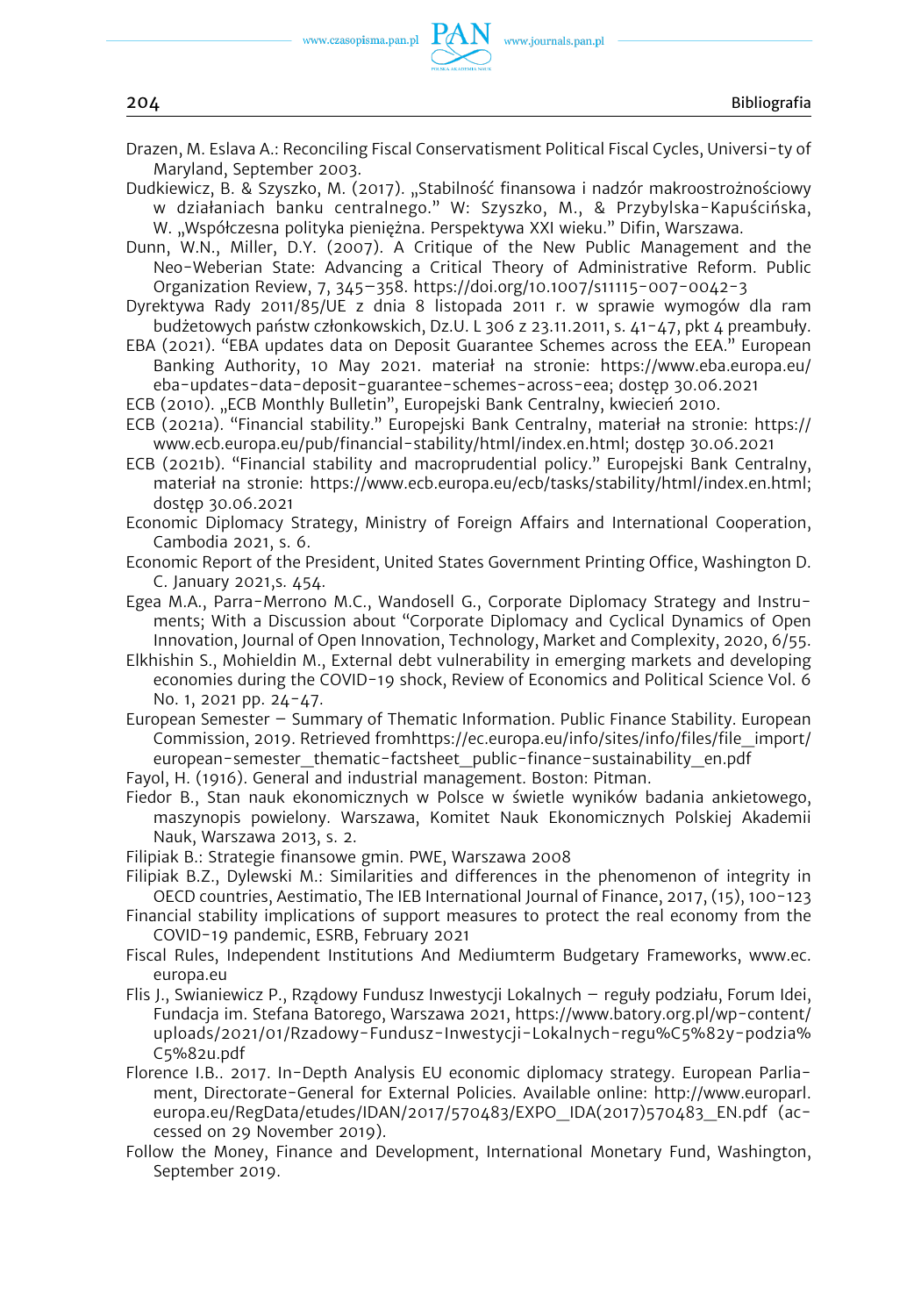## BIBLIOGRAFIA 205

- FSR (2010). "Financial Stability Review", European Central Bank, czerwiec 2010
- FSR (2020). "Financial Stability Review", European Central Bank, listopad 2021.
- FSR (2021). "Financial Stability Review", European Central Bank, maj 2021.
- Gali J.: Notes for a New Guide to Keynes (I): Wages, Aggregate Demand, and Employment. Journal of the Euro-pean Economic Association 2013, 11(5), pp. 973-1003
- Gasiński T., Pijanowski S.: Zarządzanie ryzykiem w procesie zrównoważonego rozwoju biz-nesu, Ministerstwo Gospodarki, Wydawnictwo Studio Emka, Warszawa 2010;
- Gerster R.: Sustainable Finance: Achievements, Challenges, Outlook, Richterswill, Gerster Consulting 2011
- Giglioni, G. B., Bedeian, A. G. (1974). A conspectus of management control theory: 1900– 1972. Academy of Management Journal, 17(2), 292–305. [https://doi.org/10.5465/](https://doi.org/10.5465/254981) [254981](https://doi.org/10.5465/254981)
- Glossner S.: ESG Incidents and Shareholder Value, February 17, 2021. Available at SSRN: <https://ssrn.com/abstract=3004689> or<http://dx.doi.org/10.2139/ssrn.3004689>
- Główny Rzecznik Dyscypliny Finansów Publicznych (2021). BDF2.4813.1.2021 Sprawozdanie z działalności Głównego Rzecznika Dyscypliny Finansów Publicznych
- Goetz, B.E. (1949). Management Planning and Control. New York: McGraw-Hill.
- Goldstein, M. (1996). "The Case for an International Banking Standard." Institute for International Finance, Waszyngton.
- Gomułka S., Ekonomiczne i polityczne implikacje pozostawania Polski poza strefą euro,  $M$ NAUKA"  $1/2019$ , s.7-29.
- Gorynia M., Jankowska B., O tożsamości biznesu międzynarodowego, W: M. Maciejewski, K. Wach (red.), Handel zagraniczny i biznes międzynarodowy we współczesnej gospodarce. Kraków: Uniwersytet Ekonomiczny w Krakowie, 2017, s. 127-142.
- Guziejewska B. "Transparentność finansów publicznych w świetle standardów międzynarodowych", [w:] Problemy ekonomii, polityki ekonomicznej i finansów publicznych, praca pod redakcją naukową J. Sokołowskiego, Uniwersytet Ekonomiczny we Wrocławiu, Wrocław 2008
- Guziejewska B., Dylematy teorii i praktyki w procesie sanacji finansów publicznych, [w:] Finanse – nowe wyzwania teorii i praktyki. Finanse Publiczne, L. Patrzałek (red.), Prace Naukowe Wydawnictwa Uniwersytetu Ekonomicznego we Wrocławiu, Wrocław 2011

Guziejewska B., Finanse publiczne wobec wyzwań globalizacji, Poltext, Warszawa 2010

- Guziejewska B., Meandry sanacyjnej roli finansów publicznych, IX Kongres Ekonomistów. listopad 2013, www.pte.pl
- Guziejewska B., Zagrożenia asymetryczne w finansach publicznych, [w:] Ku nowemu paradygmatowi nauk o finansach, W. Frąckowiak, J. Szambelańczyk (red.), Zeszyty Naukowe nr 144, Wydawnictwo Uniwersytetu Ekonomicznego w Poznaniu, Poznań 2010
- Hague, R., Harrop, M., Breslin, S. (1998). Comparative Government and Politics. An Introduction. 4th Edition. Houndmills-Basingstoke: Palgrave Macmillan.
- Hajduga P., Łopusiewicz J., Miszczak K., Sołtyk P., Współczesne uwarunkowania rozwoju polskich miast. Wybrane zagadnienia, Wydawnictwo Uniwersytetu Ekonomicznego we Wrocławiu, Wrocław 2019.
- Hans J.Morgenthau, Politics among Nations: The Struggle for Power and Peace (New York: Alfred A. Knopf, 1968 [1948]), pp. 28-29.
- Hart S., A Natural Resource-Based View of the Firm, Academy of Management Review 1995, vol. 20 (4), pp. 986-1014.
- Henisz W.J., The Dynamic Capability of Corporate diplomacy. Glob. Strategy J. 2016, 6, 183– 196.
- Hersey, P.H., Blanchard, K.H., Johnson, D.E. (2007). Management of Organizational Behavior Leading Human Resources. Tenth Edition, Boston: Pearson
- https://doi.org/10.1108/OXAN-DB212296
- https://doi.org/10.1108/OXAN-ES246707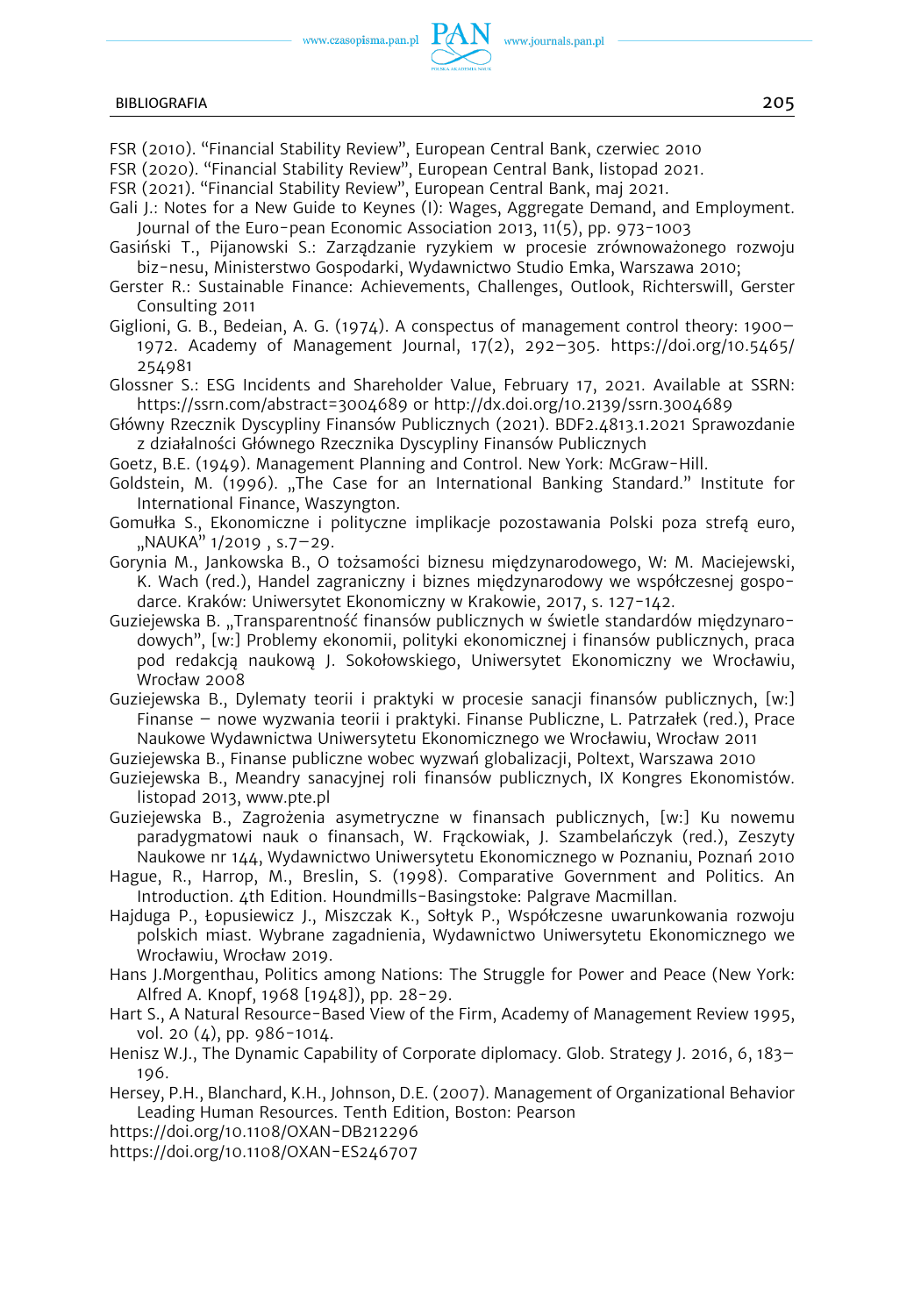www.journals.pan.pl

https://www.esrb.europa.eu/pub/pdf/reports/esrb.reports210216\_FSI\_covid19~cf3 d32ae66.en.pdf?1e14ed786e186dd5c9328470b56cb664

i rzeczników dyscypliny finansów publicznych w 2020 roku. Warszawa.

Ichiue, H., & Shimizu, Y. (2012). Determinants of long-term yields: A panel data analysis of major countries. Working Paper No. 12-E-7, Bank of Japan. Retreived from [http://www.](http://www.boj.or.jp/)  [boj.or.jp/](http://www.boj.or.jp/) en/research/wps\_rev/wps\_2012/data/wp12e07.pdf

- IMF (1998). "World Economic Outlook. Financial Crises: Causes and Indicators." International Monetary Fund, Waszyngton, maj 1998.
- Informacja o wykonaniu budżetów jednostek samorządu terytorialnego za poszczególne lata, Rada Ministrów, Warszawa 2020.

Informacja o wykonaniu budżetów jednostek samorządu terytorialnego za poszczególne lata, Rada Ministrów, Warszawa 2021.

- International Budget Partnership, 2019, Open Budget Survey, pobrane z: [https://www.](https://www.internationalbudget.org/open-budget-survey/country-results/2019/poland)  [internationalbudget.org/open-budget-survey/country-results/2019/poland](https://www.internationalbudget.org/open-budget-survey/country-results/2019/poland) (dostęp: 10.07.2021).
- International Budget Partnership, 2021, Managing COVID funds. The accountability gap, pobrane z: [https://internationalbudget.org/covid/wp-content/uploads/2021/05/](https://internationalbudget.org/covid/wp-content/uploads/2021/05/Report_English-2.pdf)  Report English-2.pdf (dostep: 10.07.2021).
- International Monetary Fund, 2018, Fiscal transparency handbook, s. 1, pobrane z: [https://](https://www.elibrary.imf.org/view/books/069/24788-9781484331859-en/24788-9781484331859-en-book.xml?cid=va-com-compd-fth)  [www.elibrary.imf.org/view/books/069/24788-9781484331859-en/24788-](https://www.elibrary.imf.org/view/books/069/24788-9781484331859-en/24788-9781484331859-en-book.xml?cid=va-com-compd-fth) [-9781484331859-en-book.xml?cid=va-com-compd-fth](https://www.elibrary.imf.org/view/books/069/24788-9781484331859-en/24788-9781484331859-en-book.xml?cid=va-com-compd-fth) (dostęp: 11.07.2021).
- International Monetary Fund, 2021, Fiscal Monitor Update January 2021, pobrane z: [https://](https://www.imf.org/en/Publications/FM/Issues/2021/01/20/fiscal-monitor-update-january-2021)  [www.imf.org/en/Publications/FM/Issues/2021/01/20/fiscal-monitor-update-january-](https://www.imf.org/en/Publications/FM/Issues/2021/01/20/fiscal-monitor-update-january-2021) [-2021](https://www.imf.org/en/Publications/FM/Issues/2021/01/20/fiscal-monitor-update-january-2021) (dostęp: 10.07.2021).
- INTOSAI GUID  $-$  5270  $-$  Guideline for the Audit of Corruption Prevention.
- INTOSAI P-10 Mexico Declaration on SAI Independence.
- Iwanicz-Drozdowska, M. (2018). "Europejska sieć bezpieczeństwa finansowego. Rozwiązania pokryzysowe." Studia BAS, (1), s. 7-24.
- Izdebski H., Tarcze antykryzysowe dokończenie budowy państwa PiS? Ustawodawstwo okresu pandemii a funkcjonowanie samorządu, Forum Idei, Fundacja im. Stefana Batorego, Warszawa 2020, [https://www.batory.org.pl/wp-content/uploads/2020/10/](https://www.batory.org.pl/wp-content/uploads/2020/10/Tarcze-Antykryzysowe-doko%C5%84czenie--budowy-pa%C5%84stwa-PIS-u.-Ustawodawstwo-okresu-pan-demii-a-funkcjonowanie-samorzadu.pdf)  [Tarcze-Antykryzysowe-doko%C5%84czenie--budowy-pa%C5%84stwa-PIS-u.-](https://www.batory.org.pl/wp-content/uploads/2020/10/Tarcze-Antykryzysowe-doko%C5%84czenie--budowy-pa%C5%84stwa-PIS-u.-Ustawodawstwo-okresu-pan-demii-a-funkcjonowanie-samorzadu.pdf) [-Ustawodawstwo-okresu-pan-demii-a-funkcjonowanie-samorzadu.pdf](https://www.batory.org.pl/wp-content/uploads/2020/10/Tarcze-Antykryzysowe-doko%C5%84czenie--budowy-pa%C5%84stwa-PIS-u.-Ustawodawstwo-okresu-pan-demii-a-funkcjonowanie-samorzadu.pdf)
- Izdebski H., Trzeci etap reformy samorządu terytorialnego. De(re)centralizacja, postcovid i ...?, "Analiza CELowa" nr 4/2021, Centrum, Ekspertyzy Lokalnej, Fundacja Rozwoju Demokracji Lokalnej im. Jerzego Regulskiego, Warszawa maj 2021, [https://frdl.org.pl/](https://frdl.org.pl/static/upload/store/frdl/ANALIZY_CELOWE/analiza-4-2021-v4.pdf)  [static/upload/store/frdl/ANALIZY\\_CELOWE/analiza-4-2021-v4.pdf](https://frdl.org.pl/static/upload/store/frdl/ANALIZY_CELOWE/analiza-4-2021-v4.pdf)
- Izdebski, H. (2007). Od administracji publicznej do public governance. Zarządzanie publiczne, 1(1), 7-20.
- Jagielski, J. (1999). Kontrola administracji publicznej. Warszawa: Wydawnictwo Prawnicze.
- Janecki J., Działanie banków centralnych w trakcie pandemii, "Obserwator Finansowy", 25.01.2021)
- Jelonek B.A., Idea umowy społecznej, Wydział Prawa, Administracji i Ekonomii, Uniwersytet Wrocławski, Wrocław 2014, s. 29-44.
- Jones P., Hillier D., Comfort D.: The Sustainable Development Goals and the Financial Ser-vices Industry, Athens Journal of Business & Economics 2017, 3 (1), pp. 37-50
- Jurewicz: D., Zioło M.: Zrównoważone zarządzanie długiem publicznym na tle ewolucji pa-radygmatu finansów. [w] Finanse i rachunkowość na rzecz zrównoważonego rozwoju. Red. L. Dziawgo, D. Dziawgo, Prace naukowe Uniwersytetu Ekonomicznego we Wrocławiu nr 532, Wrocław 2018
- Kaleta J., Kierunki koniecznej reformy finansów publicznych, [w:] Finanse, bankowość i ubezpieczenia, Tom I, K. Jajuga, M. Łyszczak (red.), Prace Naukowe Akademii Ekonomicznej im. O. Langego we Wrocławiu, Wrocław 2001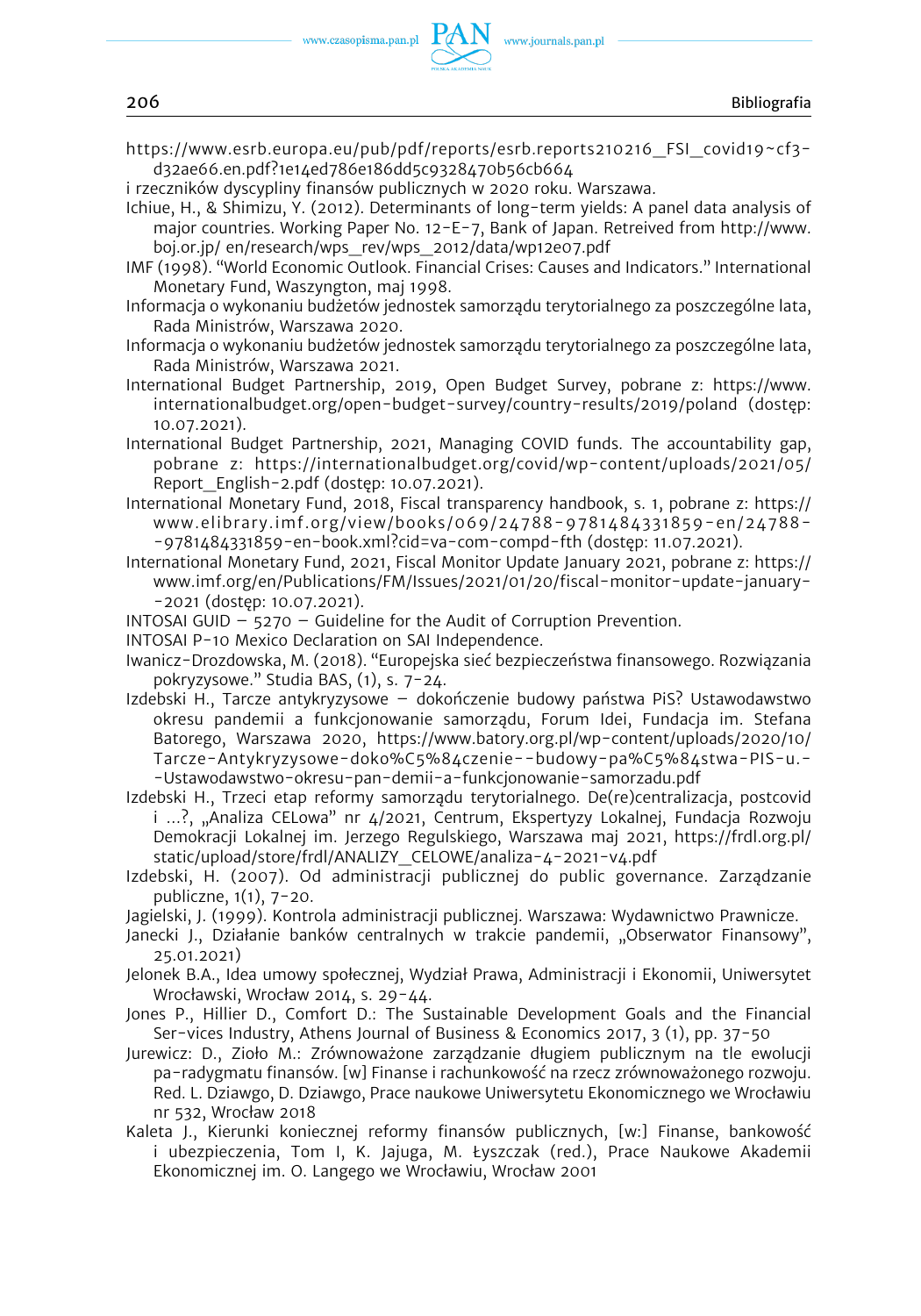

- Kancelaria Prezesa Rady Ministrów. (2017). Standardy kontroli w administracji rządowej. Warszawa.
- Kates R.W., Parris T.M., Leiserowitz A.A.: What is sustainable development? Goals, indica- -tors, values, and practice. Environ. Sci. Policy Sustain. Dev. 2005, 47, 8-21.
- Kavvadia H., Adam M. Ch., Clemons K., Devenyi V., Girotto E., Lisova Y., Mo F.and Vojta Z., The Economic Diplomacy of Small States. A Case Study of the Grand Duchy of Luxembourg: Trade and Services, Official Development Assistance (ODA), Foreign Direct Investment (FDI)
- KE (2009). "DG Competition's review of guarantee and recapitalisation schemes in the financial sector in the current crisis." Komisja Europejska, 7.09.2009, [https://ec.europa.](https://ec.europa.eu/competition/state_aid/legislation/review_of_schemes_en.pdf) [eu/competition/state\\_aid/legislation/review\\_of\\_schemes\\_en.pdf;](https://ec.europa.eu/competition/state_aid/legislation/review_of_schemes_en.pdf) dostęp 30.06.2021
- KE (2021). "Coronavirus Outbreak List of Member State Measures approved under Articles 107(2)b, 107(3)b and 107(3)c TFEU and under the State Aid Temporary Framework." Komisja Europejska, lipiec 2021.
- Keliuotytė-Staniulėnienė G.: Fiscal sustainability and its impact to financial stability in Lithuanian and other new member states of the European Union. Ekonomika 2015, 94 (2), pp. 28-46.
- Kelley J.R., "The New Diplomacy: Evolution of a Revolution", Diplomacy & Statecraft 21, no. 2 (June 2010): 286–305 (286).
- Kersan-Skabic I., is there a debt-overhang problem in the European Union? Economic Imbalances and Institutional Changes to the Euro and the European Union International Finance Review, Volume 18, 277-303, doi:10.1108/S1569-376720170000018014
- Kirejczyk E., Między demokracją przedstawicielską a bezpośrednią, s. 73-78. [https://journals.](https://journals.pan.pl/Content/94990/mainfile.pdf)  [pan.pl/Content/94990/mainfile.pdf](https://journals.pan.pl/Content/94990/mainfile.pdf) (dostęp: 30.05.2021).
- Kłobukowska J.: Mikrofinanse w Europie. Oeconomia Copernicana 2013, nr 2
- Kluza, S. (2011). "The financial crisis of 2008-2009: the financial supervision perspective." The Poznan University of Economics Review, 11(1), 23.
- Kluza, S. (2012). "Stabilność finansowa jako dobro publiczne." W: Piątek Z. & Olearczyk, S. "Przygotowania obronne w działach administracji rządowej." Warszawa, s. 29-34.
- KNF (2011). "Komisja Nadzoru Finansowego. Pięć lat działalności." Komisja Nadzoru Finansowego, Warszawa.
- Komisja (Eurostat), 1979, Europejski system zintegrowanych rachunków ekonomicznych (ESA), wydanie drugie, Urząd Statystyczny Wspólnot Europejskich, Luksemburg.
- Komisja Europejska, 2013, Sprawozdanie Komisji dla Rady i Parlamentu Europejskiego, W kierunku wdrożenia zharmonizowanych standardów rachunkowości sektora publicznego w państwach członkowskich, Bruksela, COM(2013) 114 final, s. 4.
- Komunikat Komisji Europejskiej z dn. 20.03.2020 r. "Tymczasowe ramy środków pomocy państwa w celu wsparcia gospodarki w kontekście trwającej epidemii COVID-10" 2020/C 91 I/01
- Konstytucja Rzeczypospolitej Polskiej z dnia 2 kwietnia 1997 r., Dz.U. 1997 nr 78 poz. 483 ze zm.
- Koontz, H., O'Donnell, C. (1969). Zasady zarządzania. Analiza funkcji kierowniczych. Warszawa: PWN.
- Kosikowski C., Naprawa finansów publicznych (koncepcja metodologiczna i proponowane kierunki reform), [w:] Uwarunkowania i bariery w procesie naprawy finansów publicznych, J. Głuchowski, A. Pomorska, J. Szołno-Koguc (red.), Wydawnictwo KUL, Lublin 2007 r.
- Kotarbiński, T. (1975). Traktat o dobrej robocie. Wrocław-Warszawa-Kraków-Gdańsk: Zakład Narodowy im. Ossolińskich.
- Kożuch, B. (2004), Zarządzanie publiczne w teorii i w praktyce polskich organizacji. Warszawa: Wydawnictwo Placet.
- Kożuch, B., Dobrowolski, Z. (2014), Creating Public Trust. An Organisational Perspective, Frankfurt am Main, Bern, Bruxelles, New York, Oxford, Warszawa, Wien: Peter Lang.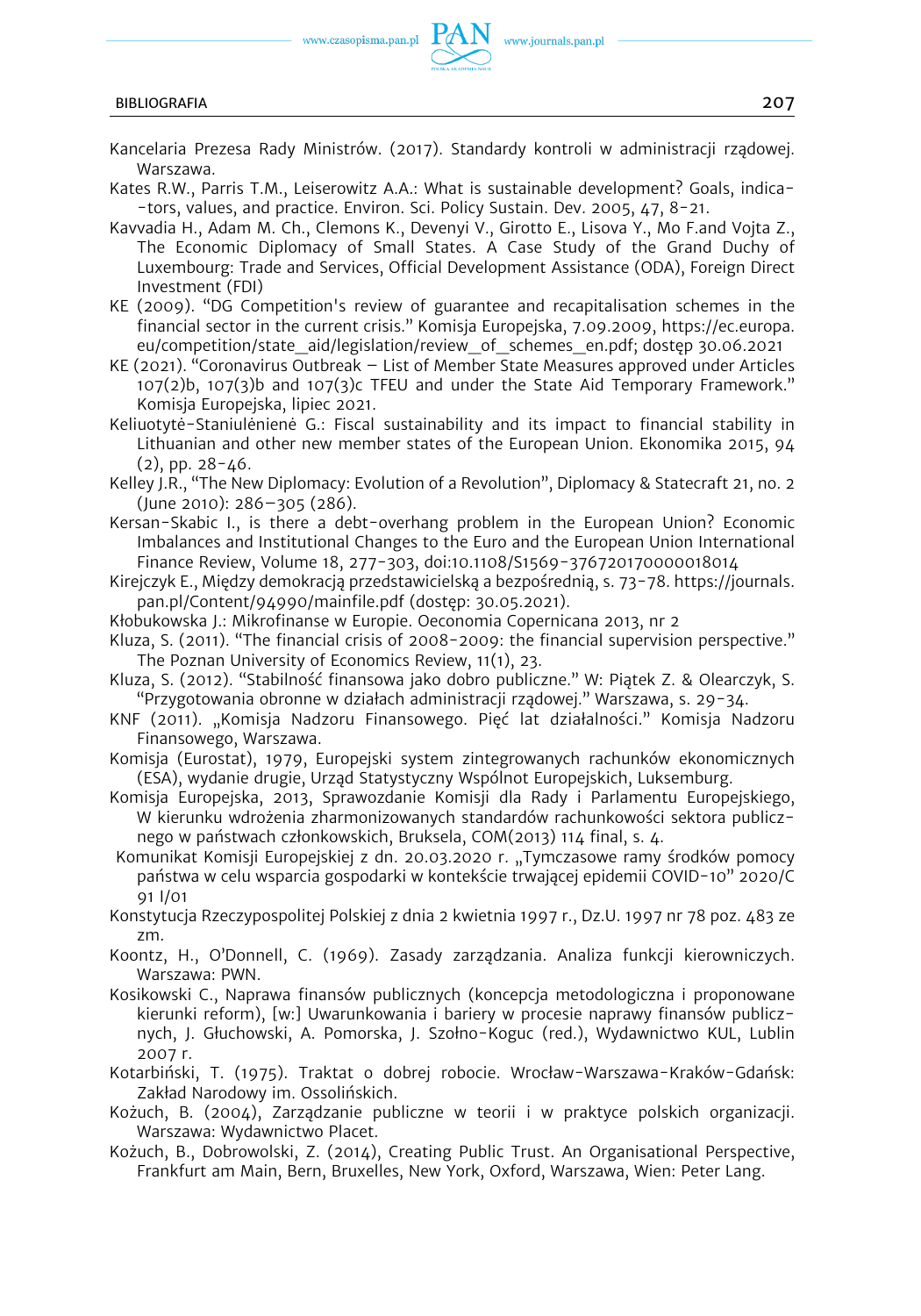

KSF (2016). "Nadzór makroostrożnościowy w Polsce. Ramy instytucjonalno-funkcjonalne." Komitet Stabilności Finansowej, Warszawa, maj.

Kuc, B.R. (1987). Kontrola w systemie zarządzania. Warszawa: PWE.

Kuc, B.R. (2000). Zarządzanie doskonałe, wyd. II. Warszawa: Wydawnictwo Menedżerskie PTM.

- Kuc, B.R. (2001). Kontrola menedżerska. Przełamywanie barier. Warszawa: Wydawnictwo Menedżerskie PTM.
- Kuc, B.R. (2005). Kontrola w zarządzaniu przyszłością. Warszawa: Wydawnictwo Menedżerskie PTM.

Kuc, B.R. (2007). Kontrola i audyt w sektorze publicznym. Kierunki zmian. Warszawa: Wydawnictwo PTM.

Kuhlman T.; Farrington J. What is Sustainability? Sustainability, 2010, 2, 3436-3448; doi:10.3390/su2113436; <https://www.mdpi.com/2071-1050/2/11/3436/pdf>

Kuhlmann S., Franzke J. (2021): Multi-level responses to COVID-19: crisis coordination in Germany from an intergovernmental perspective, Local Government Studies, DOI: 10.1080/03003930.2021.1904398, Opublikowano online: 31.03.2021

Laeven, L. & Levine, R. (2009). "Bank Governance, Regulation, and Risk Taking." Journal of Financial Economics  $93(2)$ , s.  $259 - 275$ .

Laffargue J.P.: Intergenerational Transfers and the Stability of Public Debt with Short-Lived Governments, Mathematical Population Studies 2009, 16(1), pp. 79-104.

Lagoarde-Segot T.: Financing the sustainable development goals. Sustainability 2020, 12, 2775

Łaski K, J. Osiatyński J., Konsolidacja finansów publicznych a kryzys strefy euro, "Ekonomista" 2013, nr 1, s .9-30

Laszczyk, D. (2014). Ustawa o regionalnych izbach obrachunkowych. Komentarz. Warszawa: LexisNexis.

Lee, D. and D. Hudson 'The old and new significance of political economy in diplomacy' Review of International Studies, 30(3), 2004, 343-360.

Lenter Cs. : New Concepts in Public Finance After the 2007-2008 Crisis, Economics & Working Capital 2017, vol. 1-4, 2-8

Leśniewicz G., Organy samorządu wobec zagrożeń wirusem COVID-19, "Ekspertyzy i Opracowania", Nr 100, 2020, Narodowy Instytut Samorządu Terytorialnego.

Liu X., Structural changes and economic growth in China over the past 40 years of reform and opening-up, China Political Economy Vol. 3 No. 1, 2020 pp. 19-38 Emerald Publishing Limited 2516-1652 DOI 10.1108/CPE-05-2020-0010

LSE Economic Diplomacy Commission, Interim Report#1, April, London, s. 2.

Lubińska T., 2012, Klasyczne zasady budżetowe w procesie gromadzenia i wydatkowania środków publicznych, w: Szkice o finansach. Księga jubileuszowa prof. zw. dr hab. Krystyny Znanieckiej, red. T. Famulska, Wydawnictwo Uniwersytetu Ekonomicznego w Katowicach, Katowice, s. 154.

Malinowska-Misiąg E., 2016, Nadzór fiskalny w Polsce i innych krajach Unii Europejskiej, Studia BAS, Nr 3(47), s. 106.

Matthews, D. (2006). History of Auditing. The changing audit process in Britain from the 19th century the present day. Abingdon: Routledge.

McGowan, M.A., Andrews, D. & Millot, V. (2018). "The walking dead? Zombie firms and productivity performance in OECD countries", Economic Policy, Vol. 33, Issue 96, s. 685-736.

Mech C., O nowy paradygmat w finansach publicznych, Obserwator Finansowy 07.01.2010, O nowy paradygmat w finansach publicznych | Obserwator Finansowy: ekonomia, debata, Polska, świat, dostęp 07.06.2021.

Merchant, K.A., Otley, D.T. (2006). A Review of the Literature on Control and Accountability. Handbooks of Management Accounting Research, Vol. 2, 285-802. [https://doi.org/](https://doi.org/10.1016/S1751-3243(06)02013-X.)  [10.1016/S1751-3243\(06\)02013-X.](https://doi.org/10.1016/S1751-3243(06)02013-X.)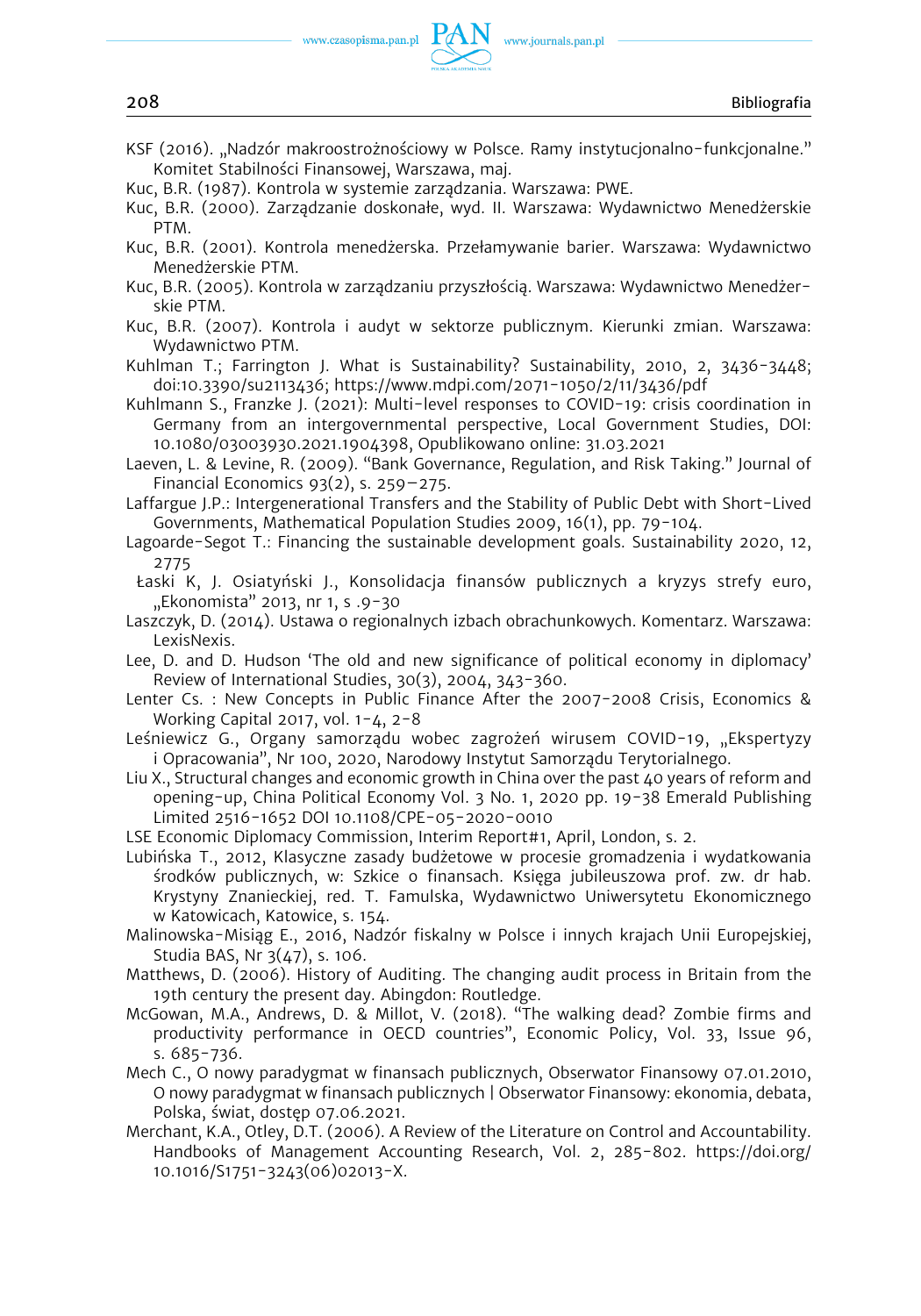

- Mikita M.: Unia bankowa a stabilność systemu finansowego UE. Kwartalnik Kolegium Eko-nomiczno-Społecznego. Studia i Prace Szkoły Głównej Handlowej 2017, (1), 75-88.
- Ministerstwo Finansów, [https://www.gov.pl/web/finanse/szacunek-2020,](https://www.gov.pl/web/finanse/szacunek-2020) dostęp 26.05.2021
- Ministerstwo Finansów, Szeregi czasowe, Zadłużenie sektora finansów publicznych, pobrane z: <https://www.gov.pl/web/finanse/szeregiczasowe>(dostęp: 09.07.2021).
- Miodek, J. (2002). Ekspertyza na temat interpretacji pojęć: kryterium legalności, gospodarności, celowości i rzetelności zawartych w art. 203 konstytucji RP i w art. 5 ustawy o NIK. Kontrola Państwowa, 4, 5-7.
- Misiąg W., Opinia o ustawie budżetowej na rok 2020, Kancelaria Senatu, Biuro analiz, dokumentacji i korespondencji, OE–285, Warszawa luty 2020
- Miszczak K., Dylematy rozwoju regionu ekonomicznego w świetle wyzwań XXI wieku, Wydawnictwo Uniwersytetu Ekonomicznego we Wrocławiu, Wrocław 2012
- Moons S. J., , & van Bergeijk P. A., Does economic diplomacy work? A meta-analysis of its impact on trade and investment. The World Economy,  $40(2)$ , 2017, 336-368.
- Morawiecki: Polski Ład to 20 mld zł wsparcia dla samorządów, "Dziennik. Gazeta Prawna", 05.07.2021[,https://www.gazetaprawna.pl/wiadomosci/artykuly/8203499,polski-lad-](https://www.gazetaprawna.pl/wiadomosci/artykuly/8203499,polski-lad-morawiecki-wsparcie-dla-samorzadow.html) [-morawiecki-wsparcie-dla-samorzadow.html](https://www.gazetaprawna.pl/wiadomosci/artykuly/8203499,polski-lad-morawiecki-wsparcie-dla-samorzadow.html)
- Mossuti G., Assero G.: Eurostat statistics in focus, population and social conditions, 14, Luxembourg: Eurostat 2012.
- Mroczkowski, R. Instytucjonalnoprawne aspekty zarządzania kryzysem finansowym, [w:] Uwarunkowania i bariery w procesie naprawy finansów publicznych, J. Głuchowski, A. Pomorska, J. Szołno-Koguc (red.), Wydawnictwo KUL, Lublin 2007 r.
- Mukhtarkhan A., Formation and management of public debt sustainability on the example of the Republic of Kazakhstan and the Russian Federation, International Journal of Organizational Analysis, DOI 10.1108/IJOA-10-2020-2453.
- Musgrave R.A., Musgrave P.B., Public Finance in Theory and Practice, wyd. 5, McGraw-Hill, New York 1989.
- Najwyższa Izba Kontroli, 2021, Analiza wykonania budżetu państwa i założeń polityki pieniężnej w 2020 r., s. 9.
- Najwyższa Izba Kontroli, Kancelaria Prezesa Rady Ministrów, Ministerstwo Finan-sów, Ministerstwo Spraw Wewnętrznych i Administracji (2005). Glosariusz terminów dotyczących kontroli i audytu w administracji publicznej. Warszawa.
- NBP (2009). "Raport o stabilności systemu finansowego." Narodowy Bank Polski, Warszawa, grudzień.
- NBP (2021). "Raport o stabilności systemu finansowego." Narodowy Bank Polski, Warszawa, czerwiec.
- Nelicki A., Wpływ ustawodawstwa okresu pandemii COVID-19 na finanse jednostek samorządu terytorialnego, Forum Idei, Fundacja im. Stefana Batorego, Warszawa 2020.
- Niezgódka-Medek, M. (2002). Ekspertyza prawna w sprawie interpretacji pojęć: kryterium legalności, gospodarności, celowości i rzetelności zawartych w art. 203 konstytucji RP i w art. 5 ustawy o NIK. Kontrola Państwowa, 4, s. 16-33.
- Nowe praktyki rozwoju lokalnego i regionalnego, A. Klasik, F. Kuźnik (red.), Wydawnictwo Uniwersytetu Ekonomicznego w Katowicach, Katowice 2017.
- Nurmi, S., Vanhala, J. & Virén, M. (2020). "The life and death of zombies evidence from government subsidies to firms." Research Discussion Paper, Bank of Finland, No 8/2020.
- Objaśnienia podatkowe z dnia 21 lipca 2020 r. w sprawie nowych preferencji stosowanych w związku z ponoszeniem negatywnych konsekwencji ekonomicznych z powodu COVID- -19, Ministerstwo Finansów, Warszawa 15.07.2020.
- OECD (2021); Global value chains: Efficiency and risks in the context of COVID-19', OECD Policy Responses to Coronavirus (COVID-19), OECD Publishing, Paris
- OECD Best Practices for Budget Transparency, OECD May 2001, www.oecd.org, dostęp z 06.04.2021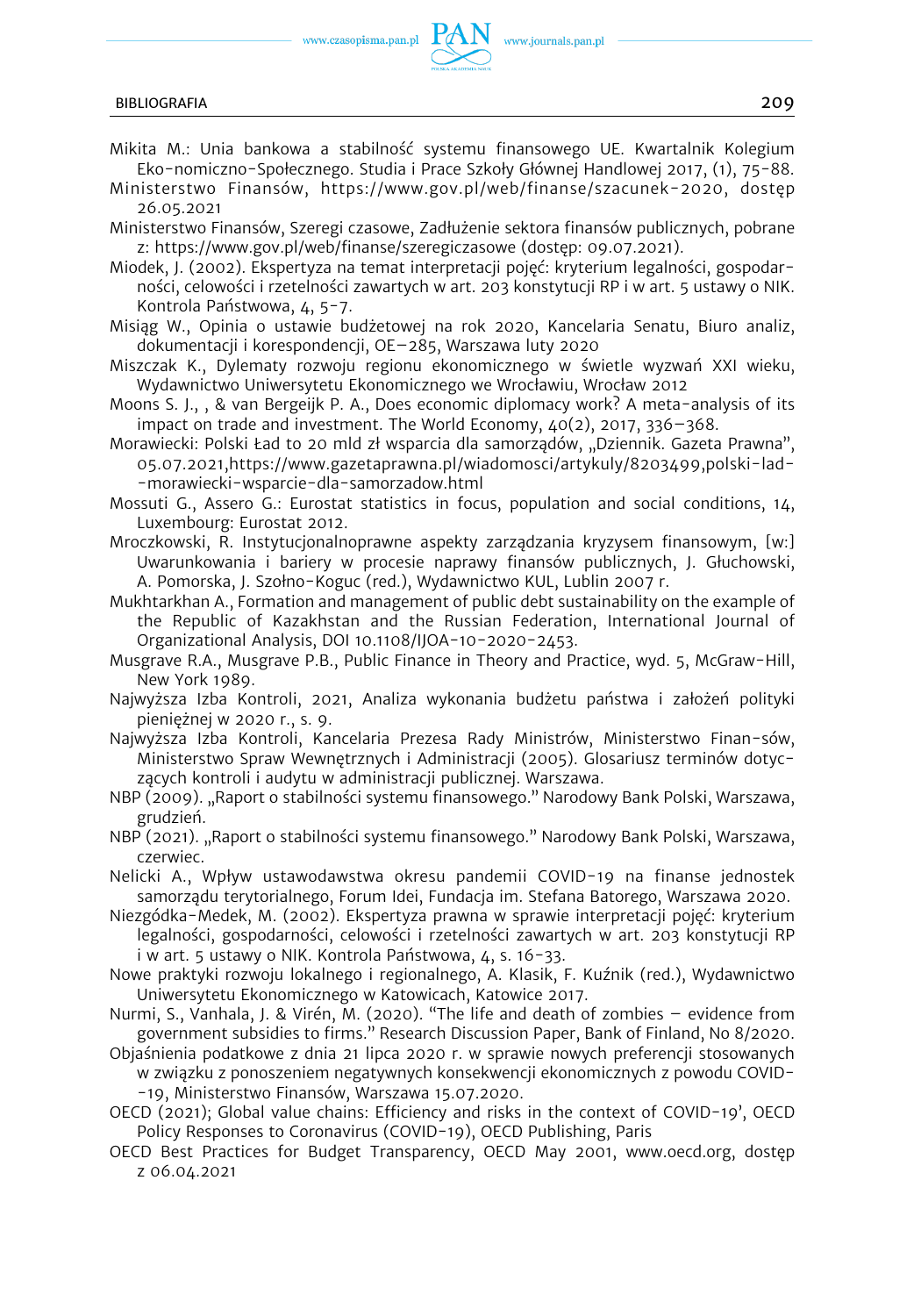- Okano-Heijmans M., Conceptualizing Economic Diplomacy: The Crossroads of International Relations, Economics, IPE and Diplomatic Studies, [in:] Peter A.G. van Bergeijk, Maaike Okano-Heijmans and Jan Melissen, et. al., Economic Diplomacy Economic and Political Perspectives, Leiden, Boston 2011.
- Okano-Heijmans M., Conceptualizing Economic Diplomacy: The Crossroads of International Relations, Economics, IPE and Diplomatic Studies, [in:] Peter A.G. van Bergeijk, Maaike Okano-Heijmans and Jan Melissen, et. al., Economic Diplomacy Economic and Political Perspectives, Leiden, Boston 2011, s. 17.
- Olsen K.B., The Domestic Challenges of European Geoeconomic Diplomacy, [w:] V. Stanzel (red.) (2018), New Realities in Foreign Affairs: Diplomacy in the 21st Century, German Institute for International and Security Affairs, Berlin, SWP Research Paper 11/2018, s. 42, [za:] S. Baru, "Geo-economics and Strategy", Survival 54, no. 3 [June 2012]: 47–58).
- Omotor, D.G., Musa, B.Y. and Elu, J. (2020), "External debt, governance, and economic growth: the African case", in Seck, D., Elu, J. and Nyarko, Y. (Eds), Investment and Competitiveness in Africa.
- Onafowora O., Owoye O., Public debt, foreign direct investment and economic growth dynamics Empirical evidence from the Caribbean, International Journal of Emerging Markets Vol. 14 No. 5, 2019 pp. 769-791.
- Owsiak S., Czy czas na nowe paradygmaty –perspektywa finansów publicznych? (Wybrane tezy), wystąpienie na Seminarium PAN pn. Pandemia COVID-19 a finanse Publiczne i stabi-lizacja makroekonomiczna – czy potrzebna jest zmiana paradygmatów? 17 listopada 2020 r. [http://www.kne.pan.pl/images/konf\\_17\\_listop/Stanisaw\\_Ow](http://www.kne.pan.pl/images/konf_17_listop/Stanisaw_Owsiak_Czy_czas_na_nowe_paradygmaty.pdf)siak Czy czas na nowe paradygmaty.pdf;
- Owsiak S., Finanse publiczne. Teoria i praktyka, Wydawnictwo Naukowe PWN, Warszawa 2005, s. 24.
- Owsiak S., Finanse Publiczne. Współczesne Ujęcie, PWN, Warszawa 2017
- Owsiak S.: Czy czas na nowe paradygmaty –perspektywa finansów publicznych? (Wybrane tezy), wystąpienie na Seminarium PAN pn. Pandemia COVID-19 a finanse Publiczne i stabi-lizacja makroekonomiczna – czy potrzebna jest zmiana paradygmatów? 17 listopada 2020 r. [http://www.kne.pan.pl/images/konf\\_17\\_listop/Stanisaw\\_Ow](http://www.kne.pan.pl/images/konf_17_listop/Stanisaw_Owsiak_Czy_czas_na_nowe_paradygmaty.pdf)[siak\\_Czy\\_czas\\_na\\_nowe\\_paradygmaty.pdf](http://www.kne.pan.pl/images/konf_17_listop/Stanisaw_Owsiak_Czy_czas_na_nowe_paradygmaty.pdf)

Owsiak S.: Sanacyjna funkcja finansów publicznych, [w:] W poszukiwaniu efektywności finansów publicznych, S. Wieteska, M. Wypych (red.), Wydawnictwo Uniwersytetu Łódz-kiego, Łódź 2009

- Oxford Analytica (2016),"Kenya should manage its public debt", Expert Briefings.
- Oxford Analytica (2019)," Import weakness flatters GDP in some nations", Expert Briefings. Painchaud, F. and Stuka, T. (2011), "Stress Testing in the Debt Sustainability Framework (DSF) for Low-Income Countries, World Bank Knowledge Brief Economic Policy and Debt Department, p. 7.
- Para P., Redystrybucyjne skutki wprowadzenia podatku od nieruchomości ad valorem, Poltext, Warszawa 2020
- Paul J., Liam M.: Domains of Sustainability. Domains of Sustainability; Global Encyclopedia of Public Administration, Public Policy, and Governance, ed. A. Farazmand, Springer: Cham, 2016, 18-68.; Report of the World Commission on Environment and Development: Our Common Future, Report of the World Commission on Environment and Development, 1987, A/42/427,<https://sustainabledevelopment.un.org/milestones/wced>
- Peters H., Chinas Weg zur eigensta¨ ndigen Weltmacht Teil 1: Vom Weltrevolutiona¨ r zur unabha¨ ngigen und selbsta¨ ndigen politischen Großmacht. Z. Zeitschrift Marxistische Erneuerung, 89 (Marz). Retrieved from [http://www.schattenblick.de/infopool/medien/](http://www.schattenblick.de/infopool/medien/altern/z-156.html.)  [altern/z-156.html.](http://www.schattenblick.de/infopool/medien/altern/z-156.html.) Accessed on January 09, 2021.

Pietkiewicz E., Protokół dyplomatyczny, Wydawnictwo Prawnicze 1990, s. 14-15.

Pismo z dnia 10 kwietnia 2020 r., Ministerstwo Finansów, Warszawa 2020, PS2.844.79.2020.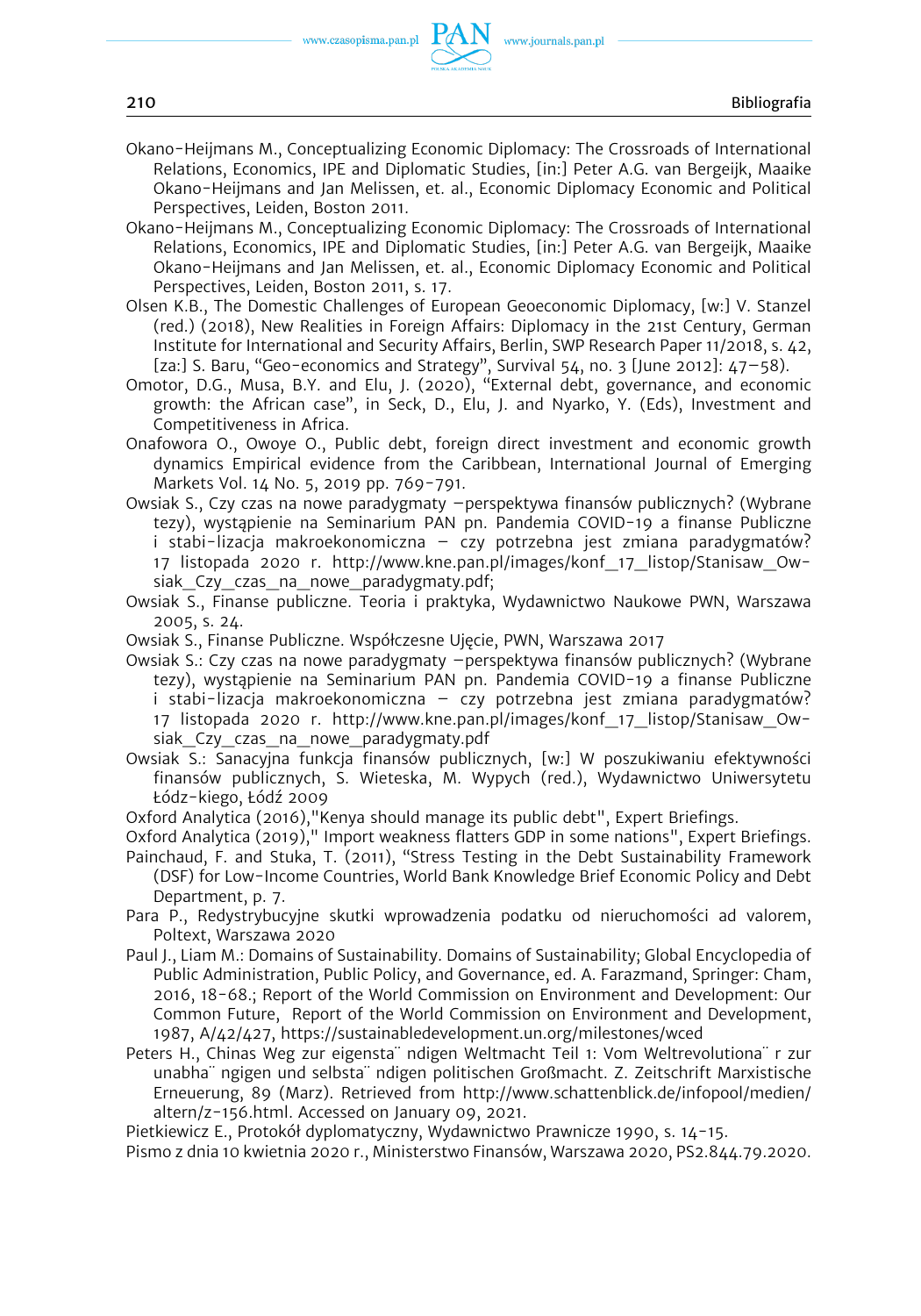

- Płóciennik S., Oddłużenie strefy euro przez EBC, Biuletyn, Polski Instytut Spraw Międzynarodowych, 09, marzec 2021.
- Polityka fiskalna w warunkach globalizacji. Red. L.Patrzałek, Wyd. Uniwersytetu Ekono- -micznego we Wrocławiu, Wrocław 2015
- Poniatowicz M., Relacje państwo samorząd terytorialny –przedsiębiorca na tle postulatów nowej ekonomii instytucjonalnej, Prace Naukowe UE we Wrocławiu 2017, 485, 389- 406
- Postanowienie Wojewódzkiego Sądu Administracyjnego w Gliwicach z dnia 22 lutego 2021 r. II SA/Gl 93/21
- Postanowienie Wojewódzkiego Sądu Administracyjnego w Rzeszowie z dnia 10 lipca 2020 r. II SA/Rz 644/20
- Postanowienie Wojewódzkiego Sądu Administracyjnego w Warszawie z dnia 9 lutego 2011 r. VII SA/Wa 103/11
- Postuła M.: Instrumenty zarządzania finansami publicznymi. Wydawnictwo Naukowe Wy- -działu Zarządzania Uniwersytetu Warszawskiego, Warszawa 2015
- Power, M. (1996). The Audit Explosion. London: Demos.
- Power, M. (1999). The Audit Society: Rituals of Verification. New York: Oxford University Press
- Program konwergencji. Aktualizacja 2021, Warszawa, kwiecień 2021 r., s. 28, pobrane z: [https://ec.europa.eu/info/sites/default/files/2021-poland-convergence-](https://ec.europa.eu/info/sites/default/files/2021-poland-convergence-programme_pl.pdf) [-programme\\_pl.pdf](https://ec.europa.eu/info/sites/default/files/2021-poland-convergence-programme_pl.pdf) (dostęp: 11.07.2021).
- Projekt Samorząd 3.0 rozwój bez barier, Kancelaria Prezesa Rady Ministrów, 03.02.2021, <https://www.gov.pl/web/premier/projekt-samorzad-30--rozwoj-bez-barier>
- Propozycje samorządowej tarczy COVID-19, Związek Miast Polskich, 30.04.2020, [https://](https://www.miasta.pl/aktualnosci/propozycje-samorzadowej-tarczy-covid-19) [www.miasta.pl/aktualnosci/propozycje-samorzadowej-tarczy-covid-19](https://www.miasta.pl/aktualnosci/propozycje-samorzadowej-tarczy-covid-19)
- Przed jakimi wyzwaniami stoją miasta, metropolie, regiony? Czy COVID-19 przyspieszy zmianę?, "Życie Regionów", Wydanie specjalne, "Rzeczpospolita", 31 sierpnia 2020 r.
- Przybylski, Wiceminister finansów o reformie dochodów JST: warto zrobić pierwszy krok, Serwis Samorządowy PAP, 22.04.20921, [https://samorzad.pap.pl/kategoria/finanse/](https://samorzad.pap.pl/kategoria/finanse/wiceminister-finansow-o-reformie-dochodow-jst-warto-zrobic-pierwszy-krok) [wiceminister-finansow-o-reformie-dochodow-jst-warto-zrobic-pierwszy-krok](https://samorzad.pap.pl/kategoria/finanse/wiceminister-finansow-o-reformie-dochodow-jst-warto-zrobic-pierwszy-krok)
- Pszczołowski, T. (1978). Mała encyklopedia prakseologii i teorii organizacji. Wrocław- -Warszawa-Kraków-Gdańsk: Ossolineum.
- Ptak P., Proces wyrastania z długu przez Europę w perspektywie krótko i długookresowej, Studia Ekonomiczne. Zeszyty Naukowe Uniwersytetu Ekonomicznego w Katowicach 2018, nr 347.
- Raport "5 lat programu Rodzina 500+", [https://www.gov.pl/web/rodzina/raport-5-lat-](https://www.gov.pl/web/rodzina/raport-5-lat-programu-rodzina-500) [-programu-rodzina-500](https://www.gov.pl/web/rodzina/raport-5-lat-programu-rodzina-500) [17.06.2021]
- Raport o stabilności systemu finansowego. Ocena skutków pandemii COVID–19. NBP, grudzień 2020r.
- Reinhart C.M., Rogoff K.S. From Financial Crash to Debt Crisis, NBER Working Paper No. 15795, Issued in March 2010.
- Report of the International Conference on Financing for Development, Monterrey, Mexico, March 18–22, 2002 (A/CONF.198/11, chapter 1, resolution 1, annex); Follow-up Internation-al Conference on Financing for Development to Review the Implementation of the Monter-rey Consensus (A/CONF.212/L.1) Available from www. un.org/esa/'d; Report of the Open Working Group on Sustainable Development Goals, [https://](https://sustainabledevelopment.) [sustainabledevelopment.](https://sustainabledevelopment.) un.org/focussdgs.html; Principles for Responsible Investment, [https://www.unpri.org/;](https://www.unpri.org/) Change, United Nations Framework Convention on Climate.; Paris Agreement – main page, UNFCCC.int
- Royal Stat Lab, [LIVE] Coronavirus Pandemic: Real Time Dashboard, World Maps, Charts, News, [https://www.youtube.com/watch?v=NMre6IAAAiU;](https://www.youtube.com/watch?v=NMre6IAAAiU) data dostępu 27.02.2021.
- Rozporządzenie Ministra Finansów z dnia 10 sierpnia 2020 r. zmieniające rozporządzenia w sprawie wieloletniej prognozy finansowej jednostki samorządu terytorialnego, Dz. U. 2020 poz. 1381.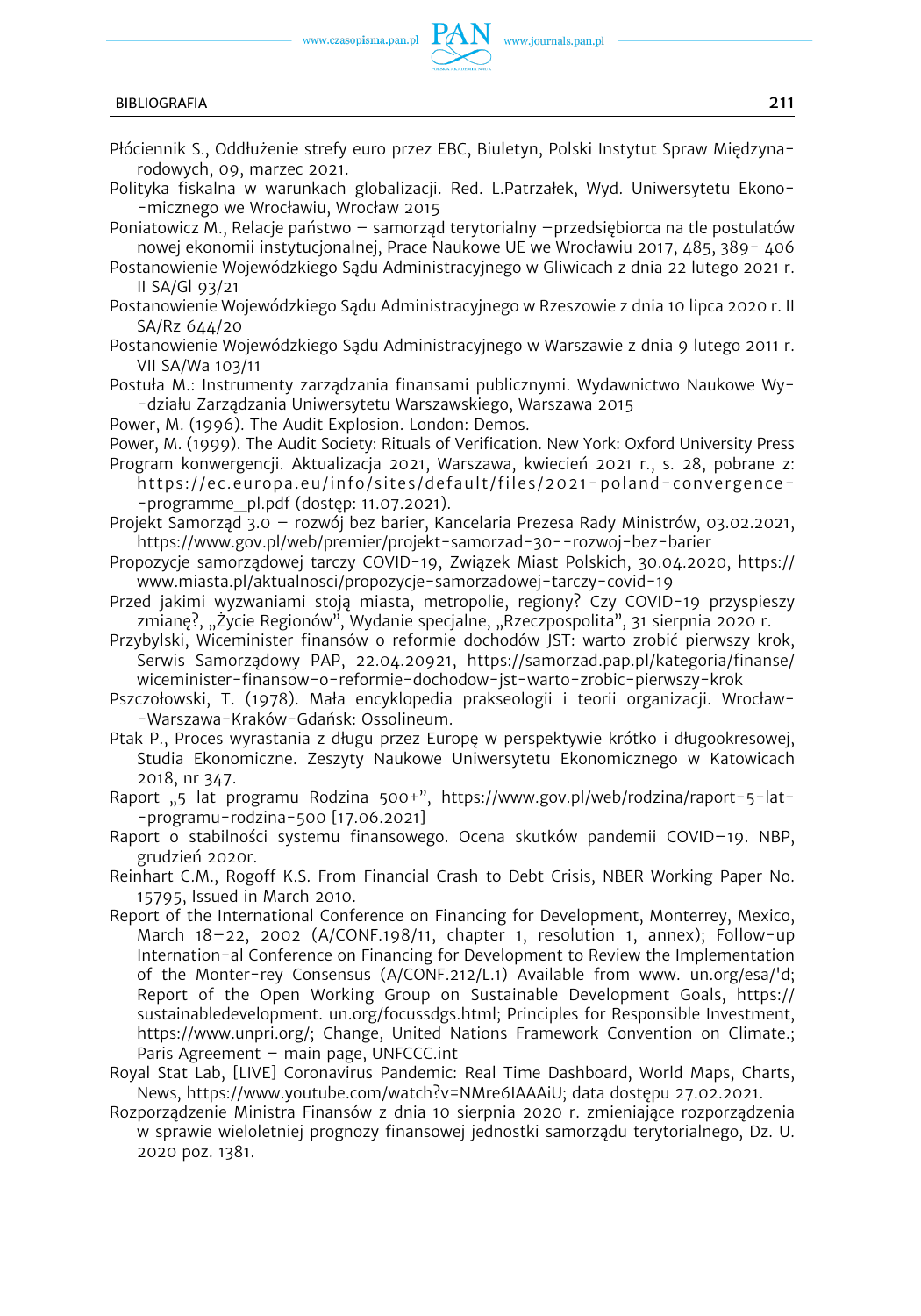www.journals.pan.pl

- rozporządzenie Ministra Finansów z dnia 4 września 2015 r. w sprawie audytu wewnętrznego oraz informacji o pracy i wynikach tego audytu (Dz. U. z 2018 r., poz. 506)
- Rozporządzenie Ministra Zdrowia z dnia 20 marca 2020 r. w sprawie ogłoszenia na obszarze Rzeczypospolitej Polskiej stanu epidemii, Dz. U. 2020, poz. 491.
- Rozporządzenie Ministra Zdrowia z dnia 24 marca 2020 r. zmieniające rozporządzenie w sprawie ogłoszenia na obszarze Rzeczypospolitej Polskiej stanu epidemii, Dz. U. 2020, poz. 522.
- Rozporządzenie Parlamentu Europejskiego i Rady (UE) nr 549/2013 z dnia 21 maja 2013 r. w sprawie europejskiego systemu rachunków narodowych i regionalnych w Unii Europejskiej (Tekst mający znaczenie dla EOG), Dz.U. L 174 z 26.6.2013, s. 1-727 (pkt 5, 6, 14 preambuły, art. 1 ust. 4, art. 12).
- Rozporządzenie Rady (WE) nr 2223/96 z dnia 25 czerwca 1996 r. w sprawie europejskiego systemu rachunków narodowych i regionalnych we Wspólnocie, Dz.U. L 310 z 30.11.1996, s.  $1 - 469$ .
- Ruël, H.J.; Wolters, T. Business Diplomacy. In The Sage Handbook of Diplomacy; Constantinou, C., Kerr, P., Sharp, P., Eds.; Sage: Los Angeles, CA, USA, 2016.
- Ruśkowski, E. (2002). Ekspertyza na temat interpretacji pojęć: kryterium legalności, gospodarności, celowości i rzetelności zawartych w art. 203 Konstytucji RP i w art. 5 ustawy o Najwyższej Izbie Kontroli. Kontrola Państwowa, 4, 42-54.
- Ryszawska B., Sustainability transition needs sustainable finance. Copernican Journal of Finance & Accounting 2016, 5(1), 185–194. <http://dx.doi.org/10.12775/CJFA.2016.011>
- Ryszawska B., Sustainable Finance: Paradigm Shift. In: Bem A., Daszyńska-Żygadło K., Hajdíková T., Juhász P. (eds) Finance and Sustainability. Springer Proceedings in Business and Economics. Springer, Cham, 2018, pp. 219-231.
- Rzońca A., Niekeynesowskie skutki zacieśnienia polityki fiskalnej. Zmodyfikowany model Blancharda, część I, "Bank i Kredyt" 2004, nr 10; część II, 2004, nr 11–12.
- Sager, F., Rosser, Ch. (2009). Weber, Wilson, and Hegel: Theories of Modern Bureaucracy. Public Administration Review, 69(6), 1136-1147. [https://doi.org/10.1111/j.1540-](https://doi.org/10.1111/j.1540-6210.2009.02071.x) [-6210.2009.02071.x](https://doi.org/10.1111/j.1540-6210.2009.02071.x)
- Samuelson P.A.,. Nordhaus W.D., Ekonomia, t. 1, Wydawnictwo Naukowe PWN, Warszawa 1996.
- Samuelson, P.A. (1954). "The pure theory of public expenditure," Review of Economics and Statistics, 36, 387–389.
- Say J.B., Traktat o ekonomii politycznej, PWN, Warszawa 1960
- Schinasi, G. (2005). "Defining Financial Stability (rdz. 5)." W: Safeguarding Financial Stability: Theory and Practice. International Monetary Fund, Waszyngton
- Schoenmaker D., Siegmann A.: Efficiency Gains of European Banking Union, Tinbergen Institute Dis-cussion Paper 2013
- Schumpeter J.A., The Crisis of the Tax State, Macmillan, London-New York 1954.
- Sfera finansowa wobec wyzwań zrównoważonego rozwoju. Red. K.Raczkowski, M. Zioło, CeDeWu, Warszawa 2017
- Sidorkiewicz K., Wspólczesne ujęcie funkcji państwa, Studia Elbląskie, XI/2010, s. 215-229.
- Sierpowska, I. (2003). Funkcje kontroli państwowej: studium prawno-porównawcze, Wrocław: Kolonia Limited.
- Śleszyński J.: Podatki środowiskowe i podział na grupy podatków według metodyki EURO- -STATU. OPTIMUM. Studia Ekonomiczne NR 3 (69) 2014
- Śmigiel M., Łyjak J., Koronawirus a gospodarka UE. Wpływ na wybrane kraje Unii Europejskiej, New Direction, Belgia, Lipiec 2020.
- Soppe A.: Sustainable Finance as a Connection Between Corporate Social Responsibility and Social Responsible Investing, Indian School of Business WP Indian Management, Re-search Journal 2009
- Sørensen, P.B. (2010). Swedish Tax Policy: Recent Trends and Future Challenges. Report to the Expert Group on Public Economics. 2010 $(4)$ , Ministry of Finance. Stockholm. p.61-89.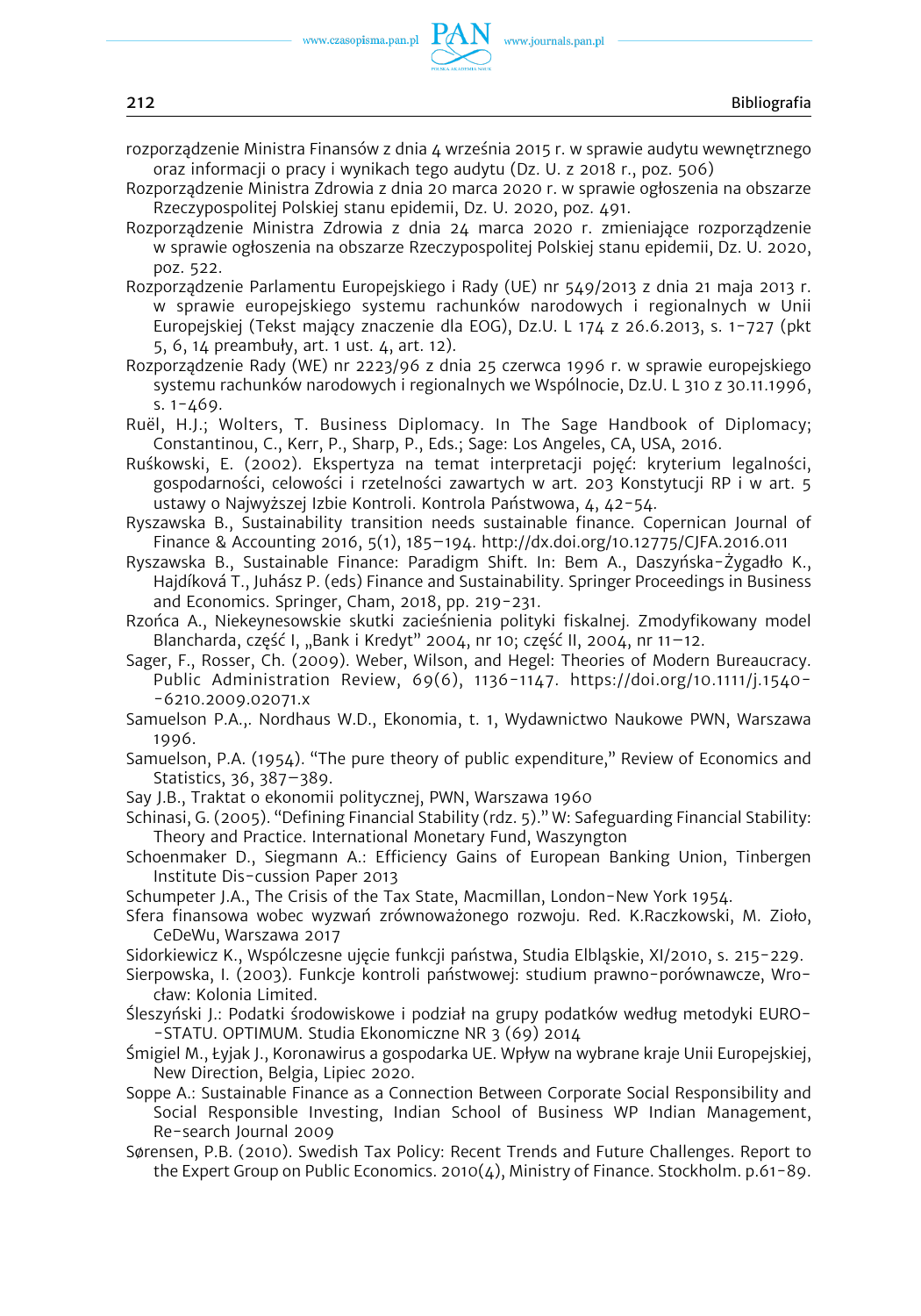

## BIBLIOGRAFIA 213

Spencer H., Jednostka wobec państwa, Wydawnictwo Naukowe, PWN, Warszawa 2000.

- Sprawozdanie z działalności regionalnych izb obrachunkowych i wykonania budżetu przez jednostki samorządu terytorialnego w 2020 roku, Krajowa Rada Regionalnych Izb Obrachunkowych, Warszawa 2021.
- Sprawozdanie z wykonania budżetu państwa za okres od 01 stycznia do 31 grudnia 2016 r. Omówienie, Rada Ministrów, Warszawa 2017
- Sprawozdanie z wykonania budżetu państwa za okres od 01 stycznia do 31 grudnia 2019 r. Omówienie, Rada Ministrów, Warszawa 2020
- Sprawozdanie z wykonania budżetu państwa za okres od 01 stycznia do 31 grudnia 2020 r. Omówienie, Rada Ministrów, Warszawa 2021
- Sprawozdanie z wykonania budżetu państwa za okres od 1 stycznia do 31 grudnia 2020 r. Omówienie, Rada Ministrów, Warszawa 2021.
- Stabilność finansów publicznych. Europejski Semestr Zestawienie informacji tematycz- -nych. European Commission, www.ec.europa.eu
- Stanowisko Zarządu Związku Miast Polskich w sprawie stanu epidemii CoVID-19, Związek Miast Polskich, 17.03.2020.
- Stanowisko Zarządu Związku Powiatów Polskich w sprawie problemów związanych z sytuacją epidemiczną w kraju, Związek Powiatów Polskich, 6 listopada 2020 roku.
- State aid: Commission prolongs and further expands Temporary Framework to support economy in context of coronavirus outbreak, Brussels, 28 January 2021
- Stiglitz, J. E. (2004). Ekonomia sektora publicznego, Wyd. Naukowe PWN, Warszawa.
- Strange T.; Bayley A.: Sustainable Development. Linking Economy, Society, Environment. Organisation for Economic Cooperation and Development (OECD) Paris, 2008; [http://](http://www.greengrowthknowledge.org/resource/oecd-insights-sustainable-development-linking-economy-society-environment)  [www.greengrowthknowledge.org/resource/oecd-insights-sustainable-development-](http://www.greengrowthknowledge.org/resource/oecd-insights-sustainable-development-linking-economy-society-environment) [-linking-economy-society-environment](http://www.greengrowthknowledge.org/resource/oecd-insights-sustainable-development-linking-economy-society-environment) ;

Strategia zarządzania długiem sektora finansów publicznych w latach 2021-2024, Ministerstwo Finansów, Warszawa, wrzesień 2002 roku.

- Swianiewicz P., Łukomska J., Finanse samorządu terytorialnego w dobie pandemii, Forum Idei, Fundacja im. Stefana Batorego, Warszawa 2020.
- Sześciło D., Samorząd w Polskim Ładzie zapomniany czy celowo pominięty?, Forum Idei, Fundacja im. Stefana Batorego, Warszawa 2021, [https://www.batory.org.pl/wp-content/](https://www.batory.org.pl/wp-content/uploads/2021/05/Samorz%C4%85d-w-Polskim-%C5%81adzie_zapomniany-czy-celowo-pominiety.pdf) [uploads/2021/05/Samorz%C4%85d-w-Polskim-%C5%81adzie\\_zapomniany-czy-](https://www.batory.org.pl/wp-content/uploads/2021/05/Samorz%C4%85d-w-Polskim-%C5%81adzie_zapomniany-czy-celowo-pominiety.pdf) [-celowo-pominiety.pdf](https://www.batory.org.pl/wp-content/uploads/2021/05/Samorz%C4%85d-w-Polskim-%C5%81adzie_zapomniany-czy-celowo-pominiety.pdf)
- Szewczyk, M. (2002). Ekspertyza prawa w sprawie interpretacji pojęć: kryterium legalności, gospodarności, celowości i rzetelności zawartych w art. 203 Konstytucji RP i w art. 5 ustawy o Najwyższej Izbie Kontroli. Kontrola Państwowa, 4, 34-41.
- Szpringer Z., 2016, Zasady zarządzania finansami publicznymi i ich znaczenie dla Polski, Studia BAS, Nr 3(47), s. 29, 45, 46, 54.
- Szulc A., Transfery socjalne w Polsce w kontekście ubóstwa monetarnego i wielowymiarowego, Wiadomości Statystyczne. The Polish Statistician, 2019, vol. 64, 3, 7-26.
- Szymańska A., Efekty polityki fiskalnej w Polsce, Wydawnictwo Uniwersytetu Łódzkiego, Łódź 2020, s. 157-159.

Tanzi V., Schuknecht L., Public Spending in the 20th Century. Global Perspecive, Cambridge University Press, Cambridge, U.K. 2000, s. 12–13.

- The Economic Diplomacy of Small States. A Case Study of the Grand Duchy of Luxembourg: Trade and Services, Official Development Assistance (ODA), Foreign Direct Investment (FDI). Available from: [https://www.researchgate.net/publication/323616794\\_The\\_Eco](https://www.researchgate.net/publication/323616794_The_Economic_Diplomacy_of_Small_States_A_Case_Study_of_the_Grand_Duchy_of_Luxembourg_Trade_and_Services_Official_Development_Assistance_ODA_Foreign_Direct_Investment_FDI)nomic Diplomacy of Small States A Case Study of the Grand Duchy of Lu[xembourg\\_Trade\\_and\\_Services\\_Official\\_Development\\_Assistance\\_ODA\\_Foreign\\_-](https://www.researchgate.net/publication/323616794_The_Economic_Diplomacy_of_Small_States_A_Case_Study_of_the_Grand_Duchy_of_Luxembourg_Trade_and_Services_Official_Development_Assistance_ODA_Foreign_Direct_Investment_FDI) Direct Investment\_FDI [accessed Feb 26 2021].
- The fiscal response to the economic fallout from the coronavirus, Bruegel datasets, November 2020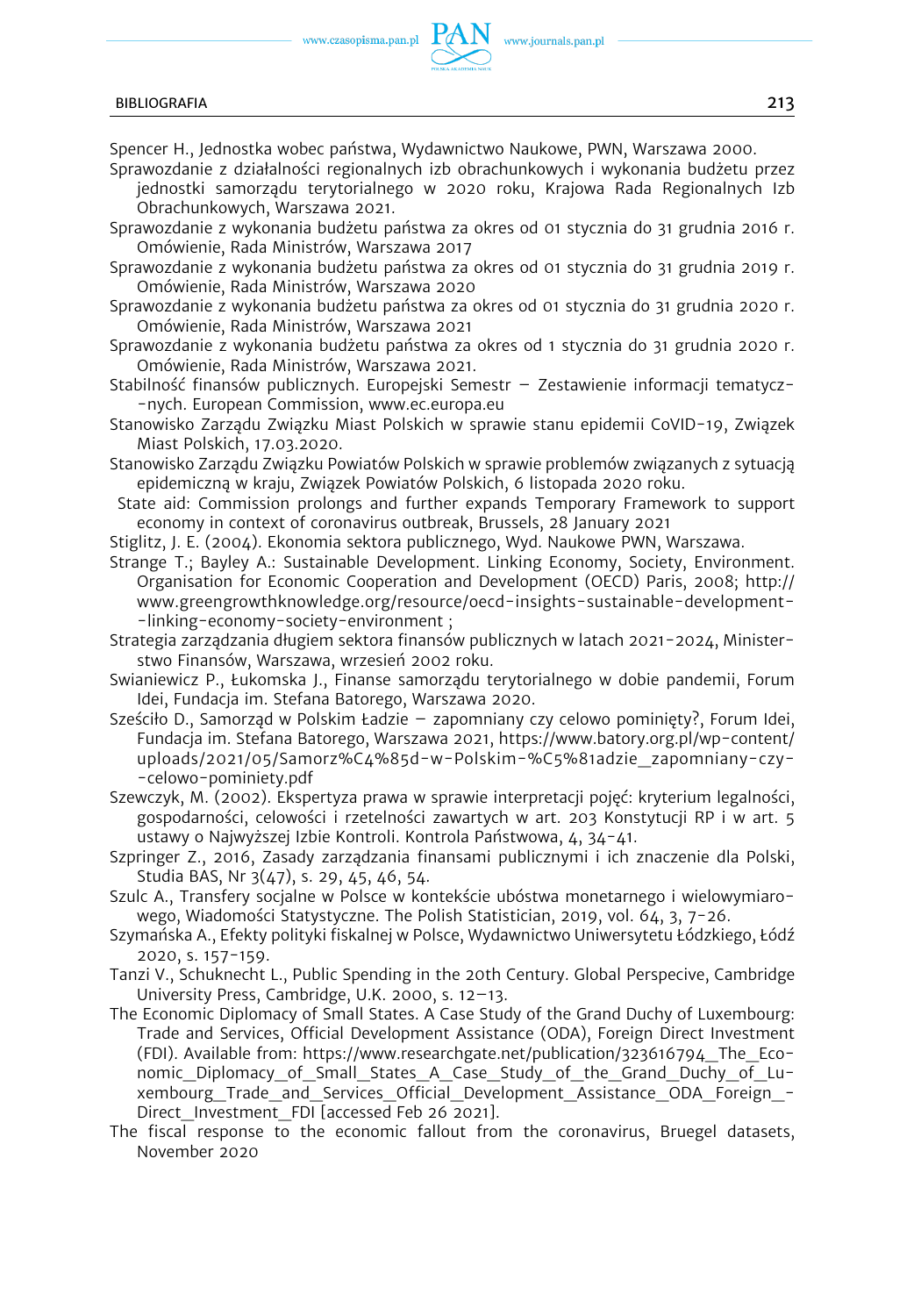

Tofan M., Onofrei M., Vatamanu A.-F.: Fiscal Responsibility Legal Framework—New Para-digm for Fiscal Discipline in the EU. Risks 2020, 8, 79. [https://doi.org/10.3390/](https://doi.org/10.3390/risks8030079)  [risks8030079](https://doi.org/10.3390/risks8030079) 

www.journals.pan.pl

- Transforming our world: the 2030 Agenda for Sustainable Development. United Nations, A/ RES/70/1, [https://www.un.org/ga/search/view\\_doc.asp?symbol=A/RES/70/1&Lang=E](https://www.un.org/ga/search/view_doc.asp?symbol=A/RES/70/1&Lang=E)
- Uchwała nr 102 Rady Ministrów z dnia 23 lipca 2020 r. w sprawie wsparcia na realizację zadań inwestycyjnych przez jednostki samorządu terytorialnego, M. P. 2020 poz. 662.
- Uchwała Nr 207 Rady Ministrów z dnia 19 grudnia 2017 r. w sprawie Rządowego Programu Przeciwdziałania Korupcji na lata 2018-2020 (M.P. z 2018 r., Nr 12)
- Uczestnicy debaty Kongresu Skarbników: pandemia uderzyła w miasta na prawach powiatu, Serwis Samorządowy PAP, 11 maja 2021 r., [https://samorzad.pap.pl/kategoria/aktual](https://samorzad.pap.pl/kategoria/aktualnosci/uczestnicy-debaty-kongresu-skarbnikow-pandemia-uderzyla-w-miasta-na-prawach)[nosci/uczestnicy-debaty-kongresu-skarbnikow-pandemia-uderzyla-w-miasta-na-](https://samorzad.pap.pl/kategoria/aktualnosci/uczestnicy-debaty-kongresu-skarbnikow-pandemia-uderzyla-w-miasta-na-prawach) [-prawach](https://samorzad.pap.pl/kategoria/aktualnosci/uczestnicy-debaty-kongresu-skarbnikow-pandemia-uderzyla-w-miasta-na-prawach)
- UNCTAD (2019a), "State of commodity dependence 2019", United Nations, Geneva, available at: [https://unctad.org/en/PublicationsLibrary/ditccom2019d1\\_en.pdf](https://unctad.org/en/PublicationsLibrary/ditccom2019d1_en.pdf) (accessed 12 June 2021).
- Uryszek T.: Sustainable public finance illusion or reality? Evidence from old EU member states, Journal of International Studies, Vol. 8, No 1, 2015, pp. 22-30.
- Ustawa o pomocy państwa w wychowywaniu dzieci, Obwieszczenie Marszałka Sejmu Rzeczypospolitej Polskiej z dnia 22 listopada 2019 r. w sprawie ogłoszenia jednolitego tekstu ustawy, Dz.U. 2019 poz. 2407.
- Ustawa z dnia 13 listopada 2003r. o dochodach jednostek samorządu terytorialnego, Dz. U. 2003 nr 203 poz. 1966 z późn. zm.
- Ustawa z dnia 15 lipca 2011 r. o kontroli w administracji rządowej (Dz. U. z 2020 r., poz. 224)
- Ustawa z dnia 19 czerwca 2020 r. o dopłatach do oprocentowania kredytów bankowych udzielanych przedsiębiorcom dotkniętym skutkami COVID-19 oraz o uproszczonym postępowaniu o zatwierdzenie układu w związku z wystąpieniem COVID-19, Dz. U. 2020 poz. 1086.
- Ustawa z dnia 19 listopada 2020 r. o szczególnych rozwiązaniach służących realizacji ustawy budżetowej na rok 2021, Dz. U. 2020 poz. 2400.
- Ustawa z dnia 2 marca 2020 r. o szczególnych rozwiązaniach związanych z zapobieganiem, przeciwdziałaniem i zwalczaniem COVID-19, innych chorób zakaźnych oraz wywołanych nimi sytuacji kryzysowych, Dz. U. 2020, poz. 374 z późn. zm.
- Ustawa z dnia 23 grudnia 1994 r. o Najwyższej Izbie Kontroli (Dz. U. z 2020 r., poz. 1200)
- Ustawa z dnia 23 stycznia 2009 r. o wojewodzie i administracji rządowej w województwie (Dz. U. z 2019 r., poz. 1464)
- Ustawa z dnia 27 kwietnia 2001 r. Prawo ochrony środowiska (Dz.U. 2020 poz. 1219)
- Ustawa z dnia 28 listopada 2020 r. o zmianie ustawy o podatku dochodowym od osób fizycznych, ustawy o podatku dochodowym od osób prawnych, ustawy o zryczałtowanym podatku dochodowym od niektórych przychodów osiąganych przez osoby fizyczne oraz niektórych innych ustaw, Dz. U. 2020 poz. 2123.
- Ustawa z dnia 28 września 1991 r. o lasach (Dz.U.2020.0.1463)
- Ustawa z dnia 3 czerwca 1921 roku o Kontroli Państwowej (Dz. U. Nr 51, poz. 314)
- Ustawa z dnia z dnia 27 sierpnia 2009 r. o finansach publicznych (Dz. U. z 2021 r., poz. 305)
- Ustawa z dnia z dnia 7 października 1992 r. o regionalnych izbach obrachunkowych (Dz. U. z 2019 r., poz. 2137)
- van Bergeijk P.A.G., de Grooten H., Yakop M., 'The Economic Effectiveness of Diplomatic Representation: An Economic Analysis of its Contribution to Bilateral Trade', The Hague Journal of Economic Diplomacy, 6(1-2) 2011, ss. 101-120;
- Wąsiński M., Wnukowski D., Skutki pandemii COVID-19 dla gospodarki światowej, "Biuletyn", Polski Instytut Spraw Międzynarodowych, Nr 84(2016), 20 kwietnia 2020.
- Wasiuta A.: Ekonomiczne instrumenty polityki ekologicznej w kontekście zarządzania środo-wiskowego. [w] Współdziałanie systemu zarządzania i inżynierii produkcji. Teoria